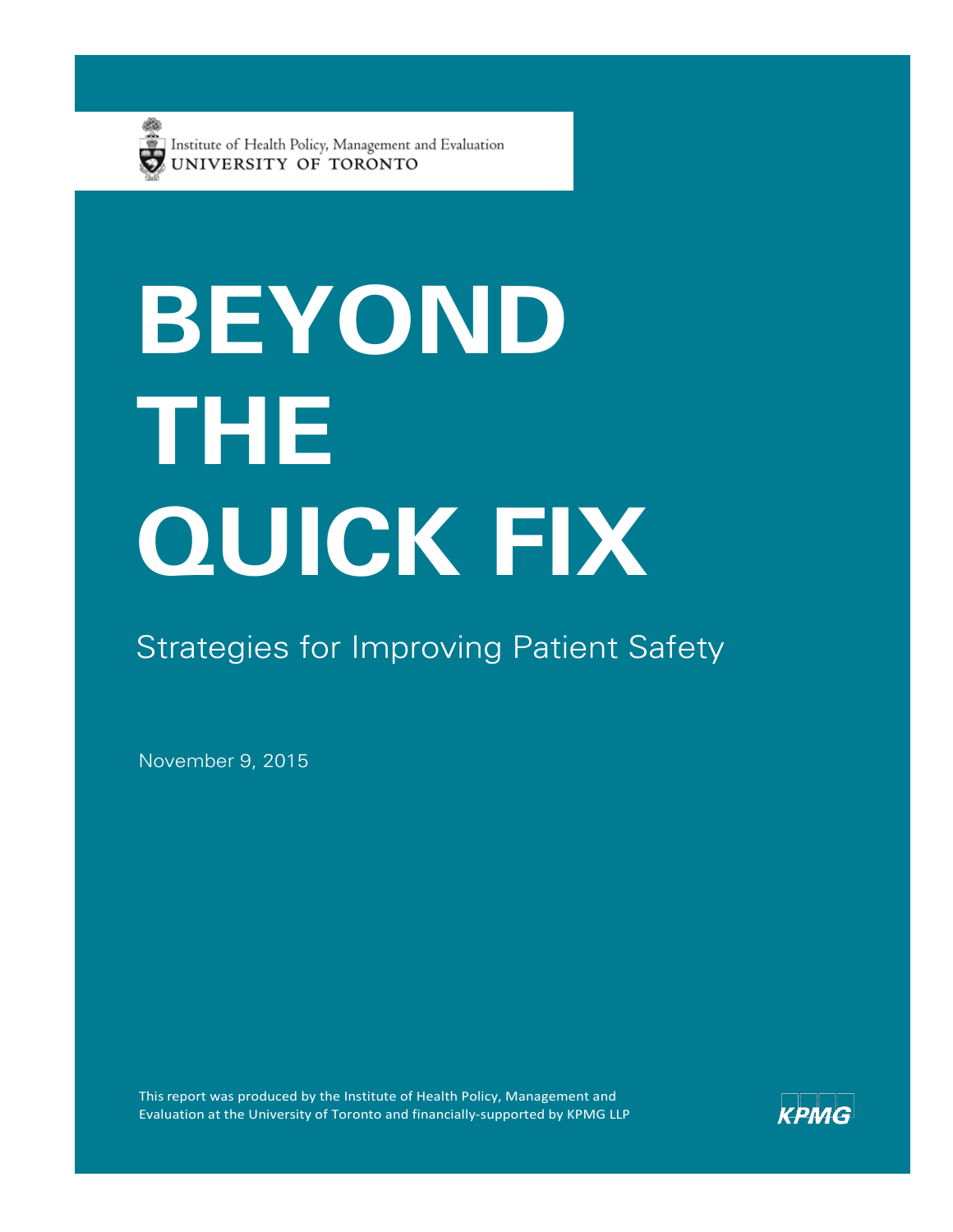# **Report Goal**

This report from the Institute of Health Policy, Management and Evaluation at the University of Toronto, sponsored by KPMG LLP, is intended to help facilitate informed, strategic, long-term decision-making in healthcare in Canada.

The Institute of Health Policy, Management and Evaluation has undertaken this study because of its commitment to empower intellectual exchange and transform how people think and act to improve healthcare.

KPMG has sponsored this study financially because of its commitment to help its clients understand the challenges faced by government and healthcare providers, and to contribute to the discussion of strategies that can be used to address these challenges.

### **Acknowledgements**

This report greatly benefited from the valuable contributions and insights of several collaborators. Anu MacIntosh-Murray helped in interviewing Canadian leaders and patient safety experts, analyzing the key issues in these interviews. Christine Shea and Jocelyn Pang did a detailed review and analysis of the published Canadian literature and grey literature on patient safety from 2004 to 2014. Their contributions helped to shape the findings of this report.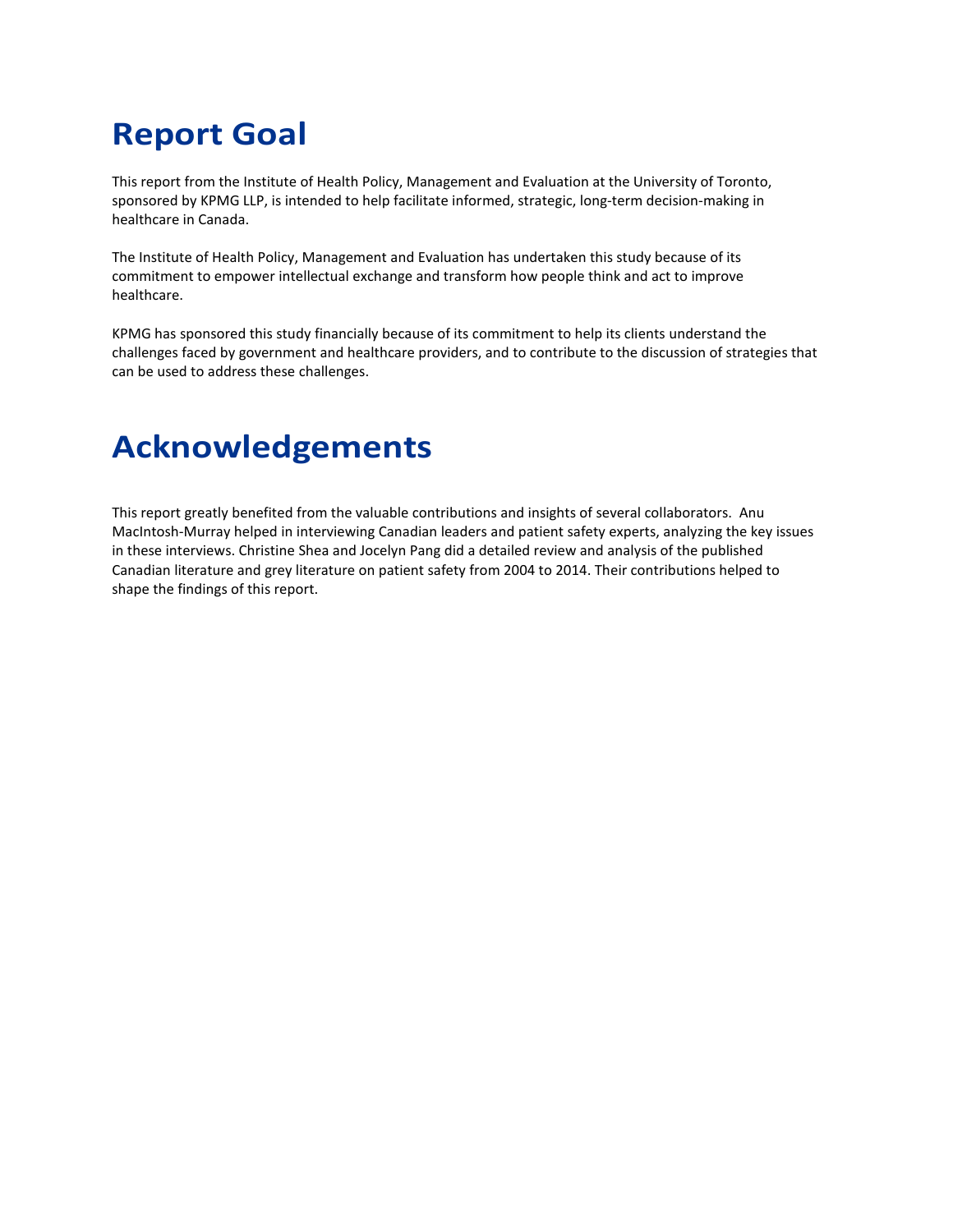### **Contents**

| Introduction                                                                                                                 | $\mathbf{1}$   |
|------------------------------------------------------------------------------------------------------------------------------|----------------|
| Patient Safety Changed Perspectives on Healthcare                                                                            | $\overline{2}$ |
| What Are the Results? Has Patient Safety Improved?                                                                           | $\overline{4}$ |
| Efforts to Improve Patient Safety: Better Measurement, Better Understanding, Improved<br><b>Practice But Limited Results</b> | 6              |
| Why Are Patient Safety Improvements So Difficult?                                                                            | 8              |
| What Does It Take To Create Safer Care?                                                                                      | 10             |
| Patient Safety Culture and Reliability: Breaking the Vicious Cycle                                                           | 18             |
| <b>Creating Safer Healthcare Environments</b>                                                                                | 21             |
| Conclusion                                                                                                                   | 23             |
| References                                                                                                                   | 24             |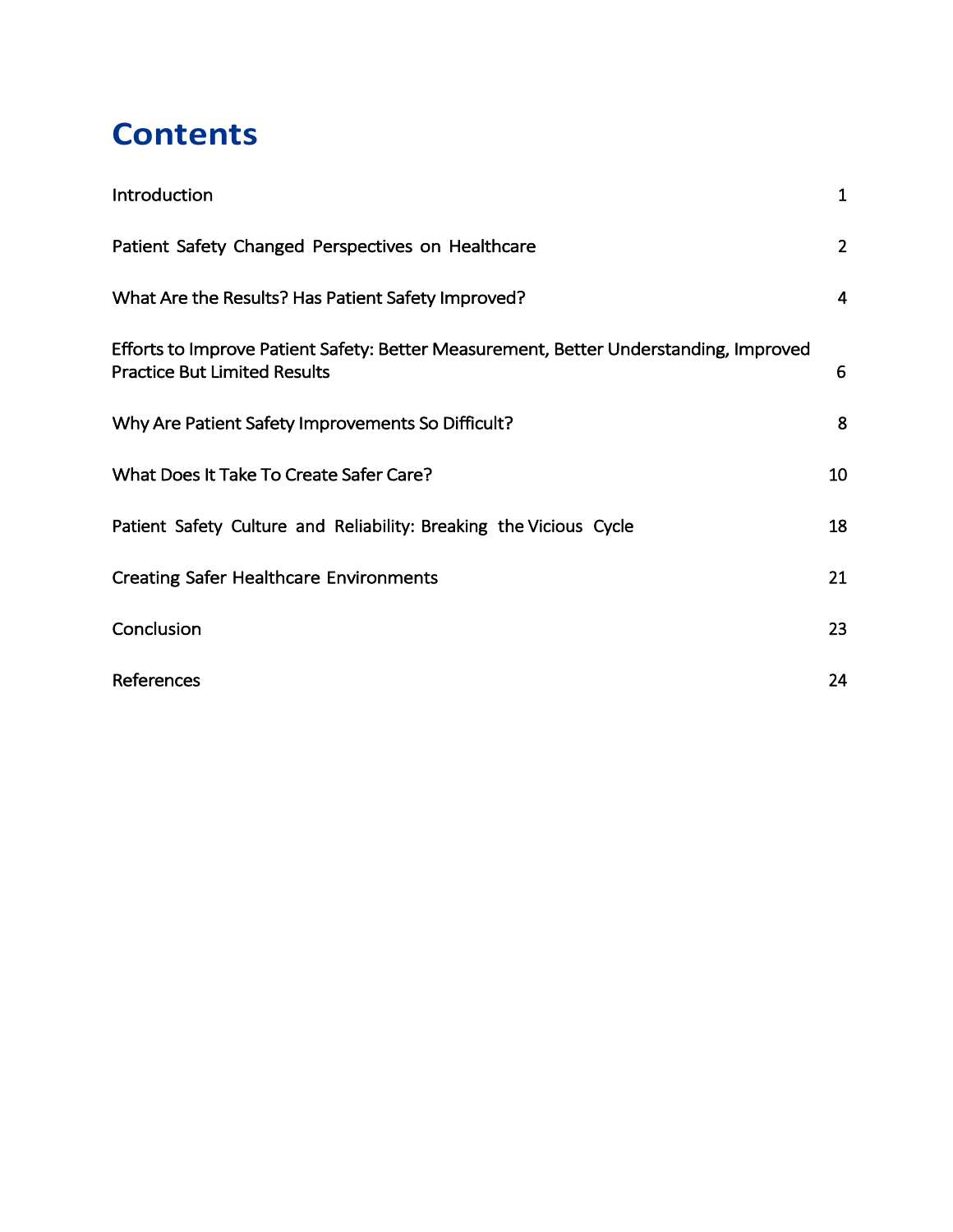### <span id="page-3-0"></span>**Introduction**

The Canadian Adverse Events Study (CAES) – published in May 2004 (Baker, Norton et al. 2004) – provided one of the most comprehensive pictures of patient safety in Canada to date. The CAES reported that 7.5% of all hospitalizations in Canada had an adverse event that harmed patients.

Extrapolating from the 3,745 cases reviewed suggested that around 185,000 hospital admissions during the study period likely had adverse events of which close to 70,000 were potentially preventable. In the lead up to the release of the CAES, the federal government announced the creation of the Canadian Patient Safety Institute (CPSI). In the decade since the CAES, provinces have invested heavily in patient safety reporting, the CPSI launched *Safer Healthcare Now!* designed to improve the safety of care, and healthcare organizations across Canada have invested considerable energies in measuring and assessing adverse events, identifying ways to reduce such events, and investing in training, equipment, and reviews of current practice to reduce the likelihood of such events. While hospital acquired infections, surgical complications and medication errors have long been seen as important issues, the adverse events study helped to change the perspective on these and other incidents, introducing "patient safety" as a critical element of healthcare performance and a major focus for improvement work.

With ten years of activity and easily tens of millions of dollars invested in patient safety we should now have a much safer healthcare system. But do we? This report provides an overview of the impact of this new focus on patient safety, and offers an accounting of the progress made and of the challenges that remain. To provide a comprehensive picture of progress on patient safety we reviewed the Canadian and international literature on improvements in patient safety, spoke with international experts, and conducted structured interviews with 15 Canadian patient safety experts and health system leaders across the country between November 20[1](#page-3-1)4 and January 2015<sup>1</sup>.

What became clear early on in our analysis is that ten years later, many Canadian healthcare organizations still struggle to address key patient safety issues. Harm experienced by patients, and the impact on families, staff and organizations continues despite better measures of the number and impact of these events, and efforts to change unsafe practices.

<span id="page-3-1"></span> $<sup>1</sup>$  A full summary of our methods and a bibliography are available on request.</sup>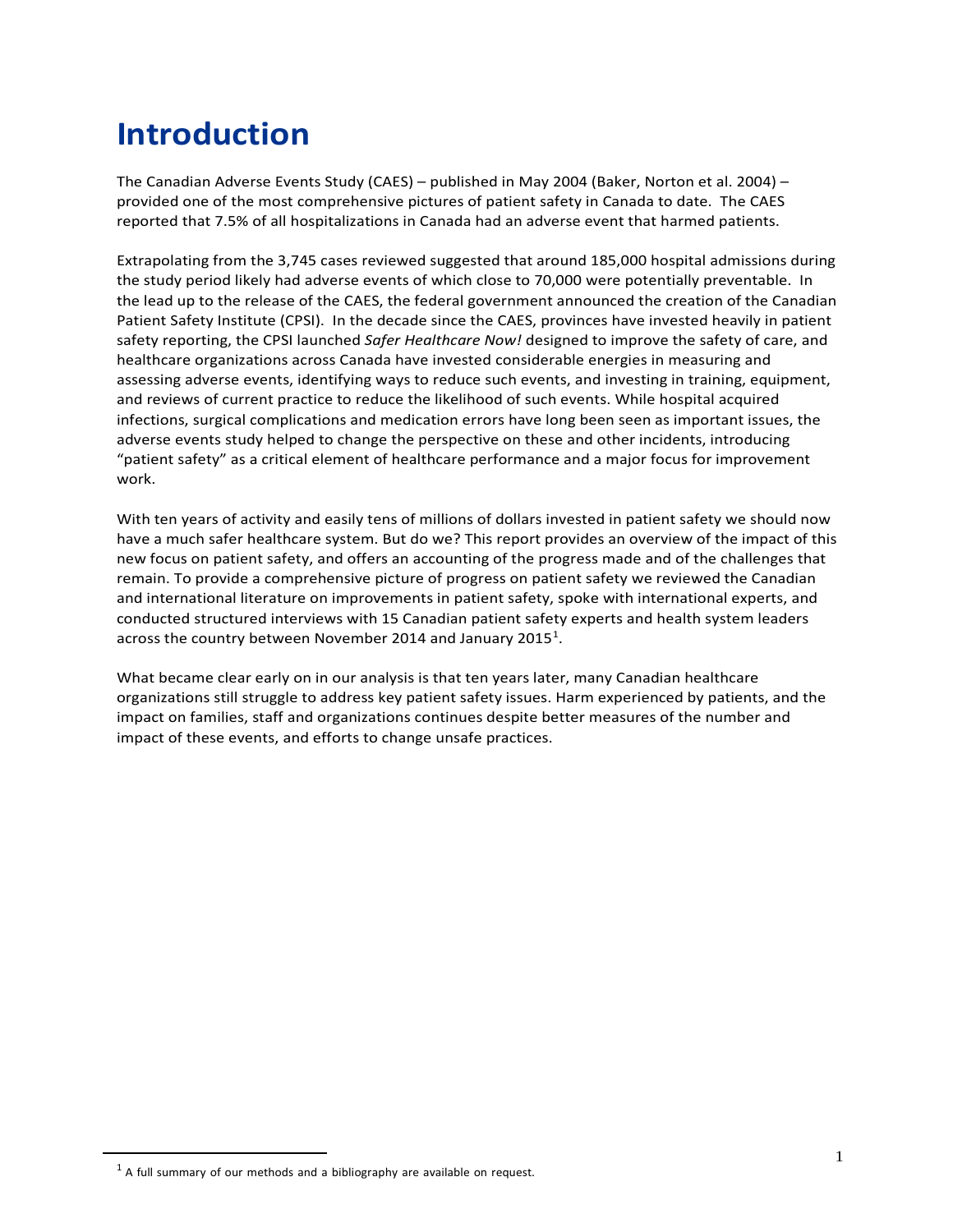# <span id="page-4-0"></span>**Patient Safety Changed Perspectives on Healthcare**

The concept of "patient safety" incorporates four fundamental propositions that are transforming mental models, conceptions of team and organizational performance, and broader expectations of clinical and system leadership in our healthcare system.

Many patient safety problems are preventable. Adverse events (or patient safety incidents) are negative, unintended consequences of care and care settings experienced by patients. These incidents range from infections in the ICU to medication overdoses on a medical surgical unit to falls in long-term care homes. Until recently these problems were viewed as unfortunate consequences of healthcare; they are now seen as failures in quality of care, many of which are preventable. Moreover, these preventable problems are measureable and could now be aggregated into measures of performance. As a result of measuring and aggregating these events it became evident that the incidence of such events was much larger and more widespread than most observers, even experts and researchers, had recognized or even anticipated. The classification of many adverse events as preventable and the publication of remarkably high rates of adverse events served as a call to action in the healthcare system.

Improving safety requires moving from a focus on blame towards a focus on improvement. Patient safety experts offered a new view on human error and its sources. Rather than viewing error simply as a result of poor individual decisions or knowledge, patient safety experts created a broader perspective.

Guided by the work of James Reason (Reason 1990), Jens Rasmussen (Rasmussen 1990) and others, this new view shifted the focus from individual decisions and practice and saw incidents as the result of both individual and broader system factors, including staffing patterns, equipment purchases, information systems, credentialing decisions and many more organizational issues. Patient safety events were not just the result of poor clinical practice and flawed decisions by individual practitioners; they represented failures by leaders in healthcare organizations to develop broader strategies and to make investments to ensure safer care. Instead of blaming individuals associated with "errors", organizations now faced the more difficult challenge of designing systems of care that made it less likely that patient safety events would occur. Finally, as a result of the recognition of the incidence of such events and their source in both organizational and clinical actions, governments, accreditors and regulators started to hold governors and leaders accountable for patient safety performance and improvements to address patient safety issues and other quality of care issues. This whole new range of quality problems has become a concern for organizational leadership and governance, and system performance. If safety was indeed a property of healthcare systems, then those responsible for the performance of those systems needed to be held accountable.

Improving patient safety is a shared responsibility to design safer systems. The new view of error requires a new interprofessional approach to improvement. In the past the widely different types of adverse events had previously been the purview of different professional groups or teams (surgeons were responsible for surgical complications, infection control specialists for nosocomial infections, pharmacists for medication events, and nurses for falls and pressure ulcers). As already noted, the old view had been that these errors stemmed from poor judgment, inattention, incorrect diagnoses or treatment plans, or incompetence. Healthcare organizations and professions relied on blaming and shaming to ensure better performance (Leape 1994; Dekker 2014). The new view implicated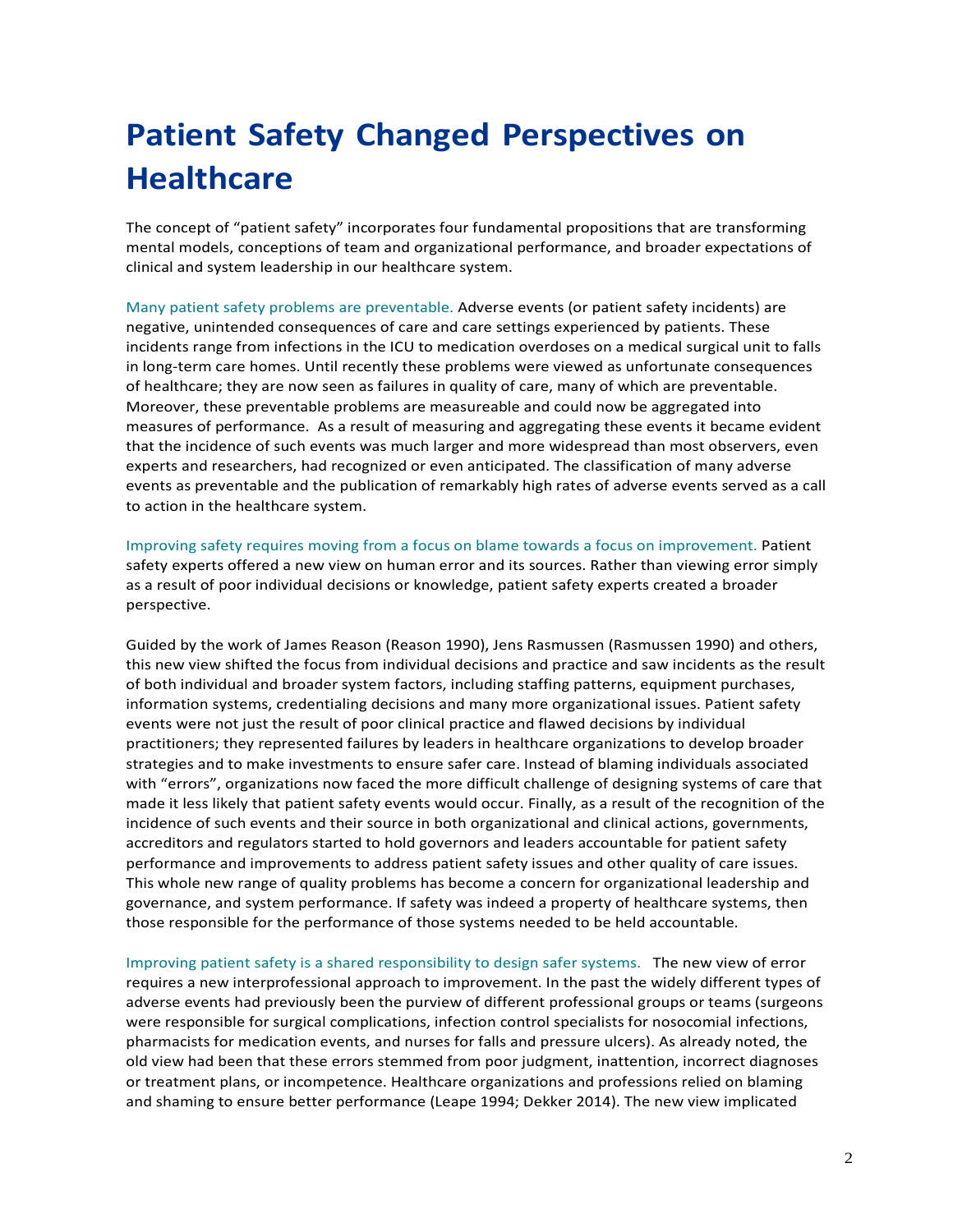organizations and leadership in creating, or tolerating risky environments, setting the scene for failure. New solutions needed to be based not just on changing individuals, but changing the organization of care. Team based care and team performance were seen as important strategies for improving quality of care and patient safety outcomes (Weaver, Lyons et al. 2010). But teamwork alters existing relationships and practice and many organizations find this difficult. For example, efforts to implement a bundle of practice interventions to reduce central line infections in English ICUs failed in many hospitals where it was difficult to create an interprofessional leadership team to guide improvement efforts (Dixon-Woods, Leslie et al. 2013). Moreover, team-based efforts to improve front line care required organizational support and leadership. Organizational and clinical leaders needed to provide resources to redesign care, including not just new resources, but clear direction and a focus on the values underlying efforts to promote safer care.

Improving safety requires complex interventions, not simple solutions. Adverse events are a function of underlying unsafe systems but safer practice is rarely achieved easily. One important patient safety innovation was the development of improvement "bundles" -- sets of practices none of which were sufficient to reduce patient safety events, but which together created better outcomes. For example the effective response to clinically well-defined problems like ventilator-acquired pneumonias included several changes in clinical practice including elevation of the bed to 45 degrees, daily evaluation of readiness to extubate, the utilization of endotracheal tubes with subglottic secretion drainage, oral care and decontamination with Chlorhexidine, and initiation of safe enteral nutrition within 24 to 48 hours of ICU admission (Canadian Patient Safety Institute 2012). No single change was sufficient to improve care.

Bundled interventions at the clinical micro-system level and arguably even at the system level (for example, in care transitions) have become the standard for improving safety and address the complexity of care (Guerin, Wagner et al. 2010; Costello, Morrow et al. 2008). These new changes included not only standardizing new clinical practices, but also new non-technical changes such as interdisciplinary rounds and improved reporting of events.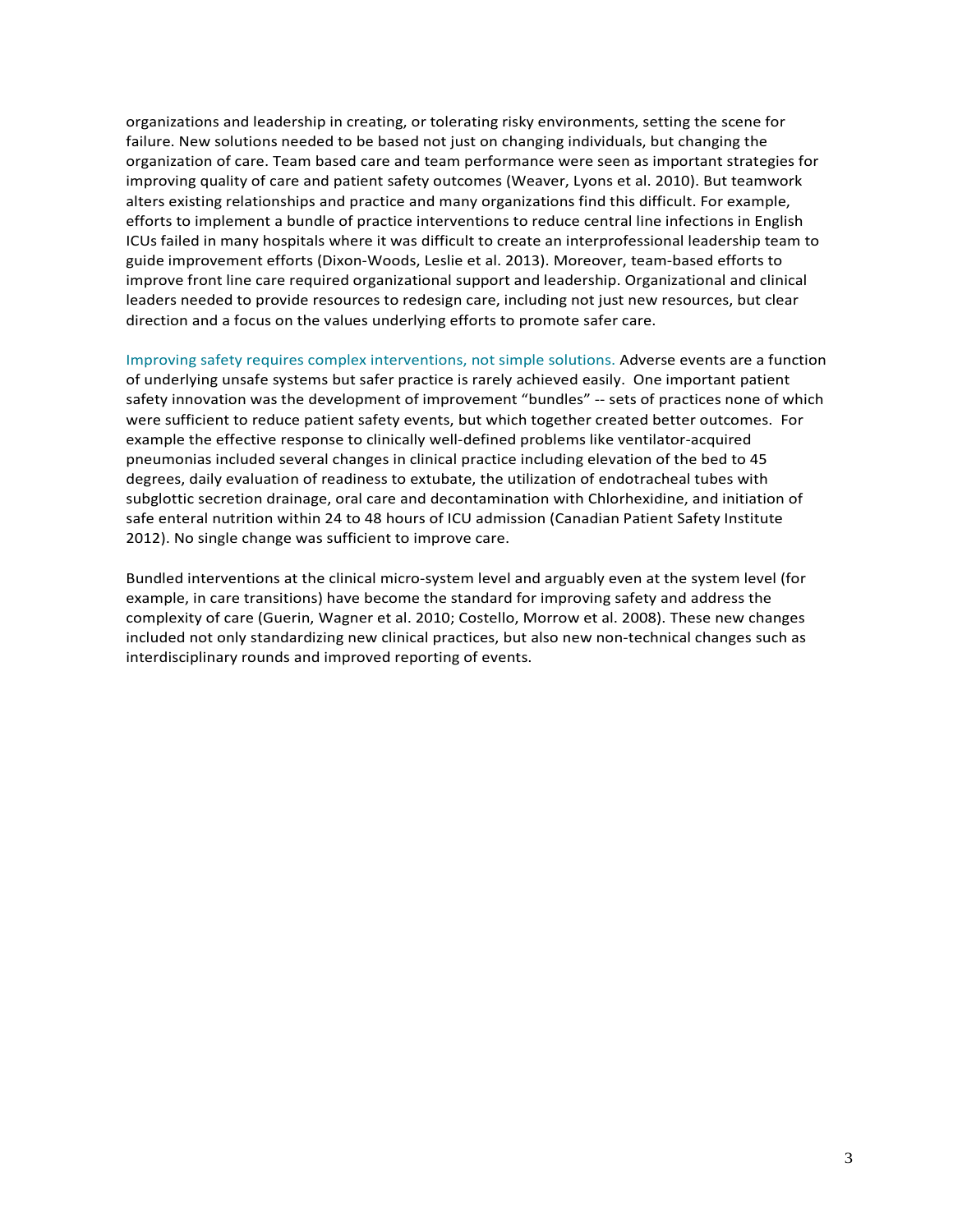# <span id="page-6-0"></span>**What Are the Results? Has Patient Safety Improved?**

Medical injuries resulting from care have been acknowledged for some time (California Medical Association 1977) and the potential for error in diagnosis and screening has been recognized for 25 or more years (Eddy 1990). Despite the apparent shock of the adverse events study, the recognition of patient safety as an issue for system policy, organizational leadership and clinical practice had been building slowly over nearly twenty-five years. Lucian Leape, Troy Brennan and colleagues published several high profile publications in the early 1990s that documented the incidence of patient safety events in New York State. Yet these papers had little impact beyond the research community. Full recognition of the scope of the problem occurred only with the publication of the U.S. Institute of Medicine's report, *To Err is Human*, in 1999. That event unleashed a series of reactions that galvanized politicians, policy makers and healthcare leaders in the US. The following year, Liam Donaldson, then the Chief Medical Officer of the National Health Service in England, released a parallel report, *An Organization with a Memory*. That report had a similar impact on the health services in the UK, stimulating widespread discussion and activity, including the development of a new agency, the National Patient Safety Agency (NPSA) established in 2001 to monitor patient safety events and to assist the NHS in developing safer care.

In contrast with the US and the UK, Canada was slow to recognize patient safety as a system issue. In September 2001, the Royal College of Physicians and Surgeons created a Task Force chaired by Dr. John Wade<sup>[2](#page-6-1)</sup> to recommend a pan-Canadian strategy for patient safety. The Task Force issued a report in 2002, *Building a Safer System: A National Integrated Strategy for Improving Patient Safety in Canadian Health Care.* The key recommendation in that report was the creation of the Canadian Patient Safety Institute (CPSI). CPSI was formally established with funding from the Government of Canada in late 2003.

The Canadian Adverse Events Study (CAES) represented a critical turning point in recognizing and addressing patient safety issues in Canada. Although the study was published in the Canadian Medical Association Journal on May 25, 2004, the study funders, the Canadian Institutes of Health Research and the Canadian Institute for Health Information, had convened a series of roundtable knowledge translation efforts starting in the spring of 2002 that engaged national policy makers, including leaders from the major healthcare associations. Thus when the study was finally released there had been considerable planning about policy and programmatic responses. This planning, and careful media strategy led to considerable media coverage (Baker, Norton and Flintoft 2006). Among important follow-up efforts was that by Accreditation Canada to create a series of Required Organizational Practices addressing patient safety issues, and the development of a national campaign by the Canadian Patient Safety Institute - Safer Healthcare Now! - patterned on the Institute for Healthcare Improvement's 100,000 lives campaign in the US. Like the US campaign *Safer Healthcare Now!* used bundles of interventions to reduce preventable patient safety events, including medication errors and infections in surgical and intensive care patients.

Attention to patient safety was also spurred by a greater focus on general quality of care issues and performance reporting in many provinces. New bodies, including the Health Quality Council in Saskatchewan, the Cancer Care Ontario Quality Council and the BC Patient Safety and Quality Council

<span id="page-6-1"></span> $2$  Dr. Wade is a prominent physician leader and an anesthesiologist, former chair of the board of the Winnipeg Regional Health Authority and former Deputy Minister of Health for the province of Manitoba.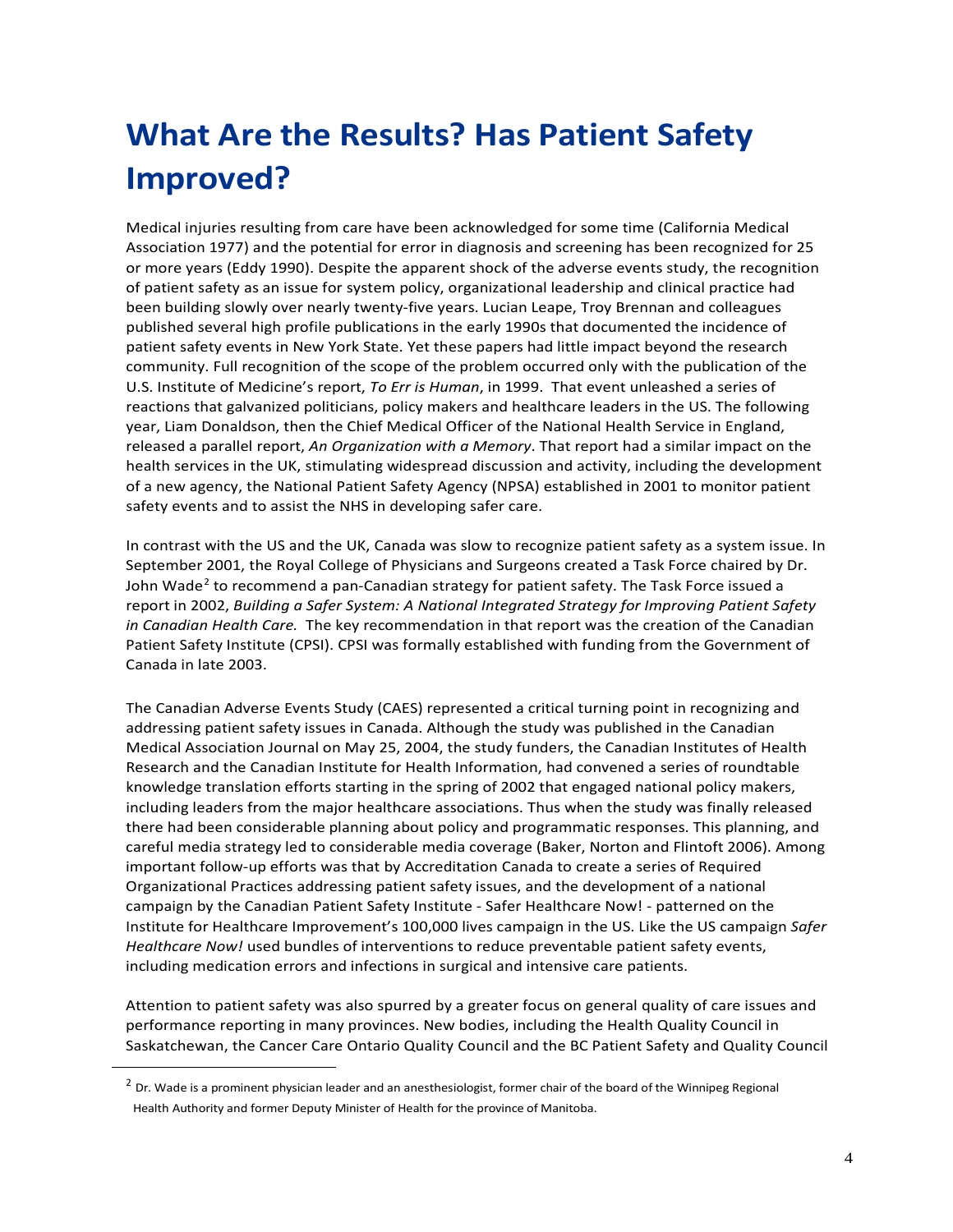were created to foster improved performance. New performance measurement reporting provided increased transparency of quality of care and patient safety. A series of high profile investigations, including the Cameron Commission of Inquiry on Hormone Receptor Testing in Newfoundland and Labrador (Commission of Inquiry on Hormone Receptor Testing 2009) and the Report of the Manitoba Pediatric Surgery Inquest, also drew attention to major quality and safety concerns. However, attention to patient safety remained variable across provinces and across healthcare organizations. Somewhat surprisingly, despite these activities there was limited understanding of how or why patient safety was important and the dominant theme of health policy initiatives was access to care, not the safety or quality of care.

#### Canadian patient safety experts and healthcare leaders noted that the Canadian Adverse Events Study helped to create a more intensive focus on quality of care. One Ontario hospital CEO noted:

I would tie some pretty big changes system-wide to the adverse event study because I think that study did shine a big light on safety and it opened the doors for all sorts of important developments like the Canadian disclosure guidelines, apology legislation. I think it was understanding and having out there evidence on adverse events that let the system start talking about things like apology. I think it ultimately led us to Excellent Care For All [ECFA] in terms of legislation that now requires quality plans, a focus on quality improvement, publication of metrics.

One provincial organization's leader stated that awareness and the willingness to measure and hold organizations accountable have increased to the point that his province "is in an entirely different place", although he added that it would take more than ten years to solve most of the problems. The system view and need to ensure leadership and governance focus on patient safety is growing. He continued,

We didn't actually have at the board level 10 years ago discussion of patient quality at all other than what happened to be on the front page of the newspaper and most of those discussions occurred in the washroom! So I really think that we are in a different place. We have the measurement tools and we have the directional strategy from the Ministry of Health to do some of these things. That to me is fundamentally different…

Recognition that patient safety is an important quality issue has greatly increased; but has this recognition translated into effective efforts to create safer care?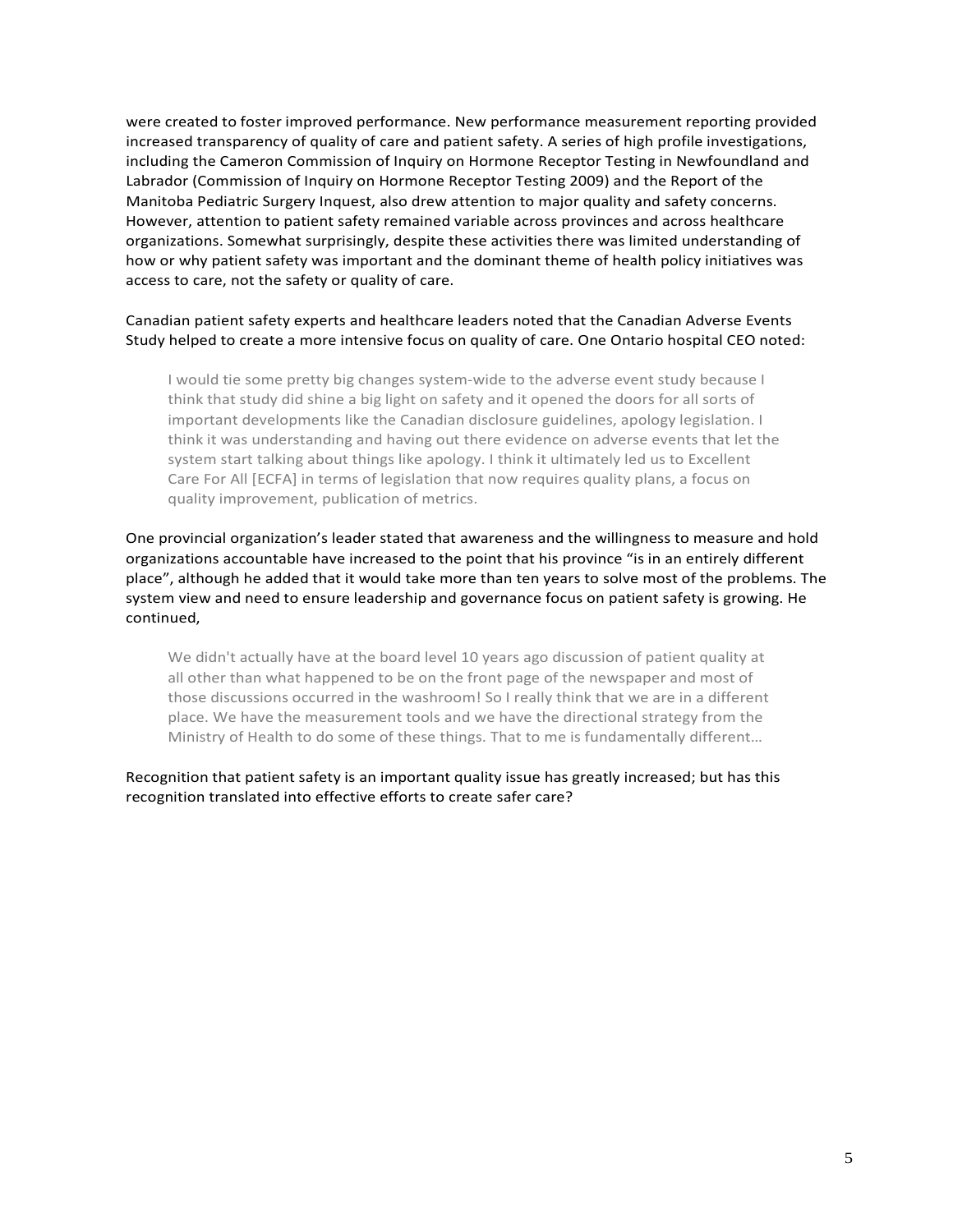# <span id="page-8-0"></span>**Efforts to Improve Patient Safety: Better Measurement, Better Understanding, Improved Practice But Limited Results**

Following the IOM report in the US, there were optimistic projections that concerted efforts could reduce the incidence of patient safety events by 50% or more within five years (Kohn, Corrigan et al. 1999). These US estimates were in line with data that showed a high proportion of adverse events was preventable (as have studies in Canada and elsewhere). But performance improvements have proved to be much more difficult. Despite the development of new organizations focused on supporting patient safety efforts, the development of training programs for leaders, front line staff and patient safety "officers" and substantial funding devoted to patient safety there is limited evidence of substantial improvement.

The impact of the wide range of activities that followed in the wake of the CAES study found wide reflection in our interviews with healthcare leaders across Canada. Many spoke of the "light" that had been shone on problems in patient safety, of increased awareness and understanding of the problems in patient safety, and a lot more measurement and public reporting of these problems. But the evidence on whether care has actually gotten safer is mixed; with closer and more careful examinations suggesting limited real improvement.

Publicly available data on some patient safety measures such as hospital standardized mortality rates (HSMR) or potentially inappropriate prescribing in nursing homes do show improvement. Although often contested as a measure of patient safety, the overall HSMR has declined by almost 15 per cent between 2009 and 2013<sup>3</sup> However, profound variation across provinces means that hospital death rates continue to be 4% higher in Newfoundland in 2013 than across Canada in 2009 while rates are 19% lower in BC in 2013 than across Canada in 2009. Other indicators, like inappropriate prescribing fell by a smaller proportion over the same time period (from 32% of all long-term care home admissions to just under 29%) (Health Quality Ontario 2015).

Yet other, more rigorous, studies in several countries that attempted to measure patient safety directly showed little real change. For example, a study of North Carolina hospitals published in 2010, reviewed a sample of 100 patients admitted to 10 hospitals in that state each quarter from January 2002 to December 2007. Using methods similar to the national adverse events studies, they identified harm experienced by patients and assessed changes in the incidence and severity of harm over this period (Landrigan, Parry et al. 2010). Results from their study indicated no significant changes in harm and little evidence of widespread improvement.

An even more stark demonstration of the persistence of harm comes from two studies carried out in the Netherlands. Researchers in that country repeated a large adverse events study to examine the changes resulting from a national program aimed at improving patient safety in hospitals in the Netherlands.

These researchers used methods similar to the Canadian Adverse Events Study to assess the incidence of harm in 21 acute care hospitals in 2004 and 20 hospitals in 2008. In their first study they

<span id="page-8-1"></span> <sup>3</sup> See the CIHI sponsored report on Hospital Deaths, accessed 29 April 2015 at http://yourhealthsystem.cihi.ca/hsp/inbrief?lang=en#!/indicators/005/hospital-deaths-hsmr/;mapC1;mapLevel2;/)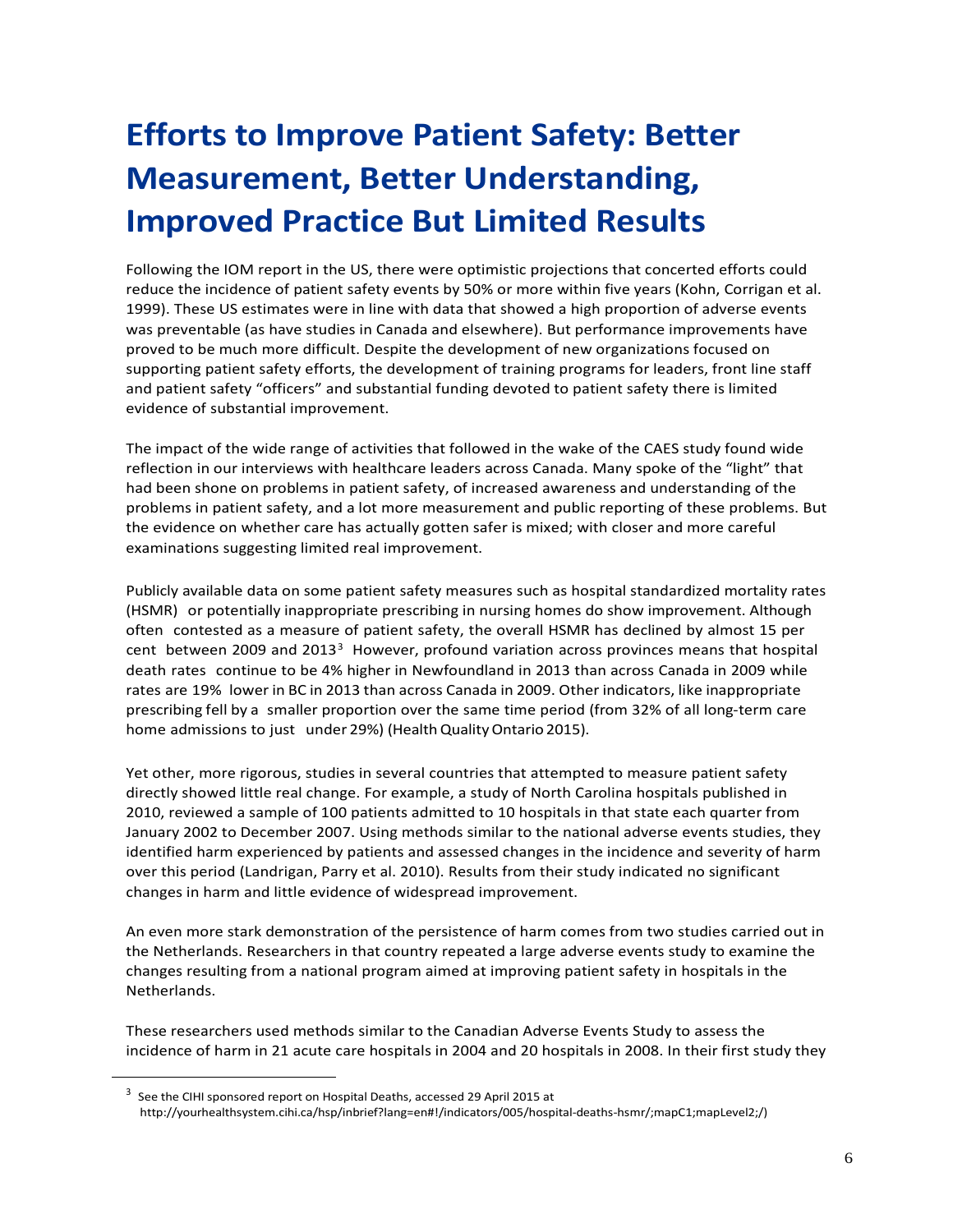found an overall incidence of 4.1% of patients were harmed, while in 2008, following concerted efforts to address patient safety in the Netherlands, the incidence showed a statistically significant increase to 6.2%, although the proportion of preventable AEs did not change. Moreover, with shorter lengths of stay in 2008, the number of incidents per 1000 patient days showed an even larger increase. Baines and colleagues concluded that "patient harm related to healthcare is a persistent problem that is hard to influence" (Baines, Langelaan et al. 2013).

The challenges of improving safety for patients in acute care began to draw commentary at the fiveyear anniversary of the IOM report. In a 2006 article several US experts noted specific challenges in the US: measurement of patient safety was difficult, there was limited evidence about effective interventions, and policies enacted to improve safety were written without a clear view of whether they could be understood or used in practice (Pronovost, Miller et al. 2006). Leape and colleagues (Leape, Berwick et al. 2009) described the problem more broadly. Too many healthcare organizations were hierarchical, lacked teamwork, transparency and mutual respect. These organizations continued to rely on blaming individuals as a solution for safety issues and lacked the ability to learn from the incidents that occurred within them.

Interestingly, our interviews showed the same understanding of progress. Healthcare leaders talked about better attention to and understanding of patient safety issues across Canada. Almost all noted the importance of reporting or new disclosure requirements. Several said that government attention to the issue was helpful in focusing boards and senior leadership on safety and a few talked about changing culture and acceptance of safety as a key priority. But almost all also talked to the fact that improving patient safety would be a long journey and many questioned whether care was in fact safer ten years after the CAES. It is also important that a few leaders argued that attention from above, that is from policy-makers, regulators, and accreditation bodies could also hold back innovation and could not substitute for leadership within organizations.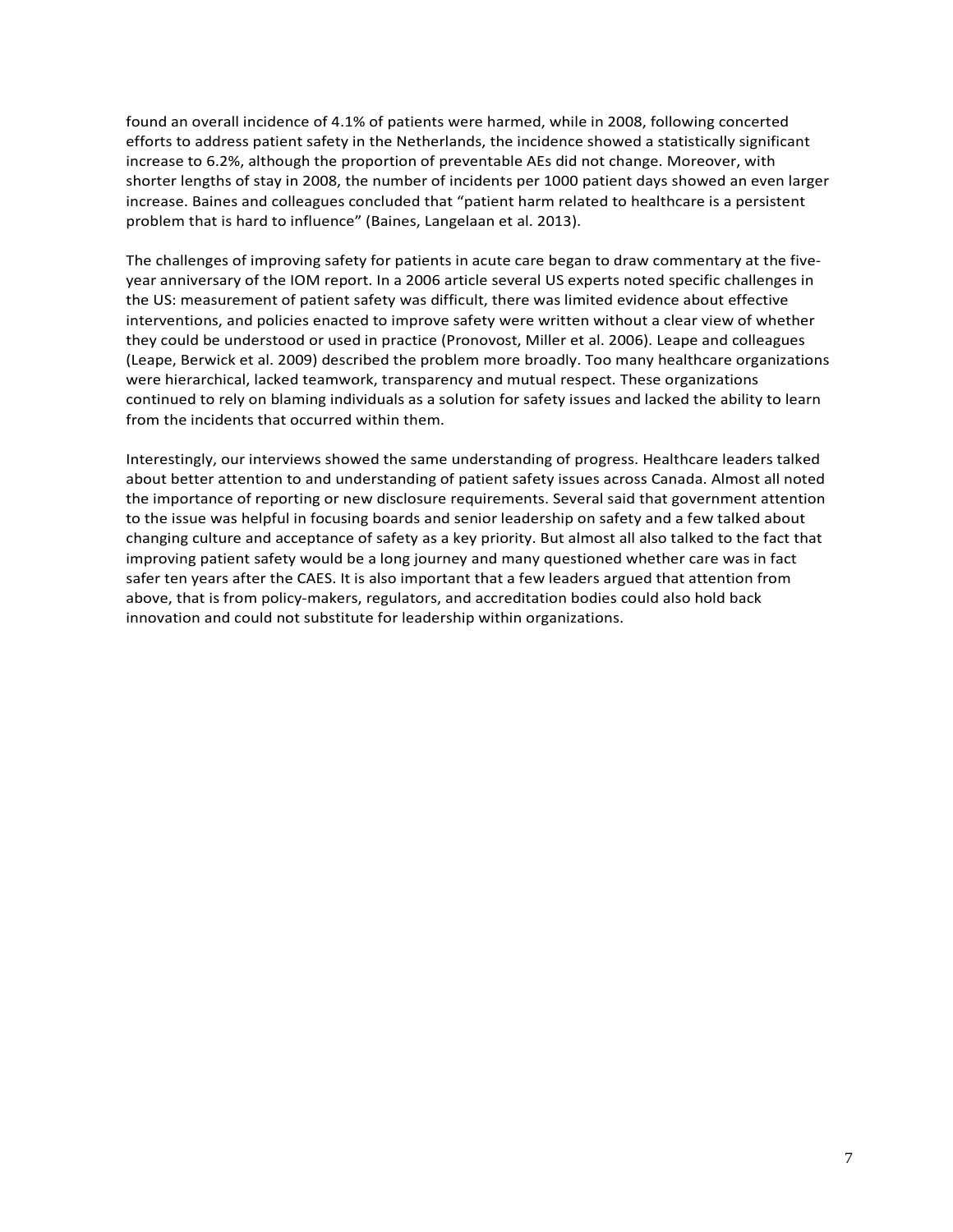# <span id="page-10-0"></span>**Why Are Patient Safety Improvements So Difficult?**

One highly visible patient safety intervention to reduce adverse drug events provides a powerful illustration of the challenges of reducing patient safety events. Adverse drug events are a major category of patient safety events and unintended discrepancies between patients' medications on admission to and discharge from hospital are frequent. Up to 69% of patients admitted to hospital have unintended medication discrepancies (Tam, Knowles et al. 2005; Gleason, McDaniel et al. 2010) and as many as 80% of those discharged from hospital (Lehnbom, Stewart et al. 2014). In many cases these discrepancies are not clinically significant (Cornish, Knowles et al. 2005). But studies of care transitions find that medication issues are a common source of problems post discharge, including unplanned readmissions (Coleman, Smith et al. 2005).

Medication reconciliation, a process of comparing patient medications at key transfer points was developed as a strategy to reduce medication discrepancies and potential adverse drug events. This process has become a Required Organizational Practice by Accreditation Canada, although many organizations have struggled to implement effective medication reconciliation. Recent reviews suggest that medication reconciliation on its own may not have a large impact on readmissions; but when combined with other interventions, they may reduce the likelihood of post-discharge hospital utilization (Hansen, Young et al. 2011; Kwan, Lo et al. 2013).

An equally powerful illustration of the challenges of improving safety is provided by the example of the safe surgery checklist. Surgical checklists were heralded as an important tool for improving the safety of surgery and a widely heralded study of the use of the surgical checklist in 8 hospitals, including two Canadian facilities found that the safe surgery checklist reduced mortality by almost 50% and complications by more than one-third. These results, combined with other studies (Treadwell, et al. 2014) and efforts by the World Health Organization (WHO) to spur adoption of the checklist led to its widespread use. Accreditation Canada mandated the surgical safety checklist for hospitals and Ontario began public reporting of completion of surgical safety checklists at the hospital level, resulting in an immediate increase in reporting compliance. However, an evaluation of the impact of this reporting in Ontario by Dr. David Urbach and colleagues using administrative data revealed no real improvement in patient outcomes (Urbach, Govindarajan et al. 2014). This result is at odds with a recent review of the use of checklists to improve safety in operating rooms that found checklists could improve teamwork and communications, and result in a reduction of errors (Russ, Rout et al. 2013). But, as Charles Vincent, the English patient safety expert suggests "while checklists are valid and useful we need in the longer term to think more in terms of designing teamwork" (Vincent 2010). Lucian Leape was even more direct in an editorial that accompanied the Urbach article, saying, "the likely reason for the failure of the surgical checklist in Ontario is that it was not actually used" (Leape, 2014). Despite the failure of checklists in Ontario hospitals to reduce mortality and morbidity, they remain an important tool for team communication. Checklists have been shown to be effective in multiple settings, but they are complex interventions. Safety and team performance experts suggest that checklists are most valuable when they are a part of a larger strategy to improve care and not as an isolated intervention (Bosk, Dixon-Woods et al. 2009).

Many patient safety interventions add work for clinical teams. For example, a recent study estimated that nurses have to spend an extra 115 minutes per patient per day to complete the tasks in the ventilator- associated pneumonia bundle (Branch-Elliman, et al. 2013). The willingness of clinicians to adopt and reliably perform this work relies on their capability to integrate this increased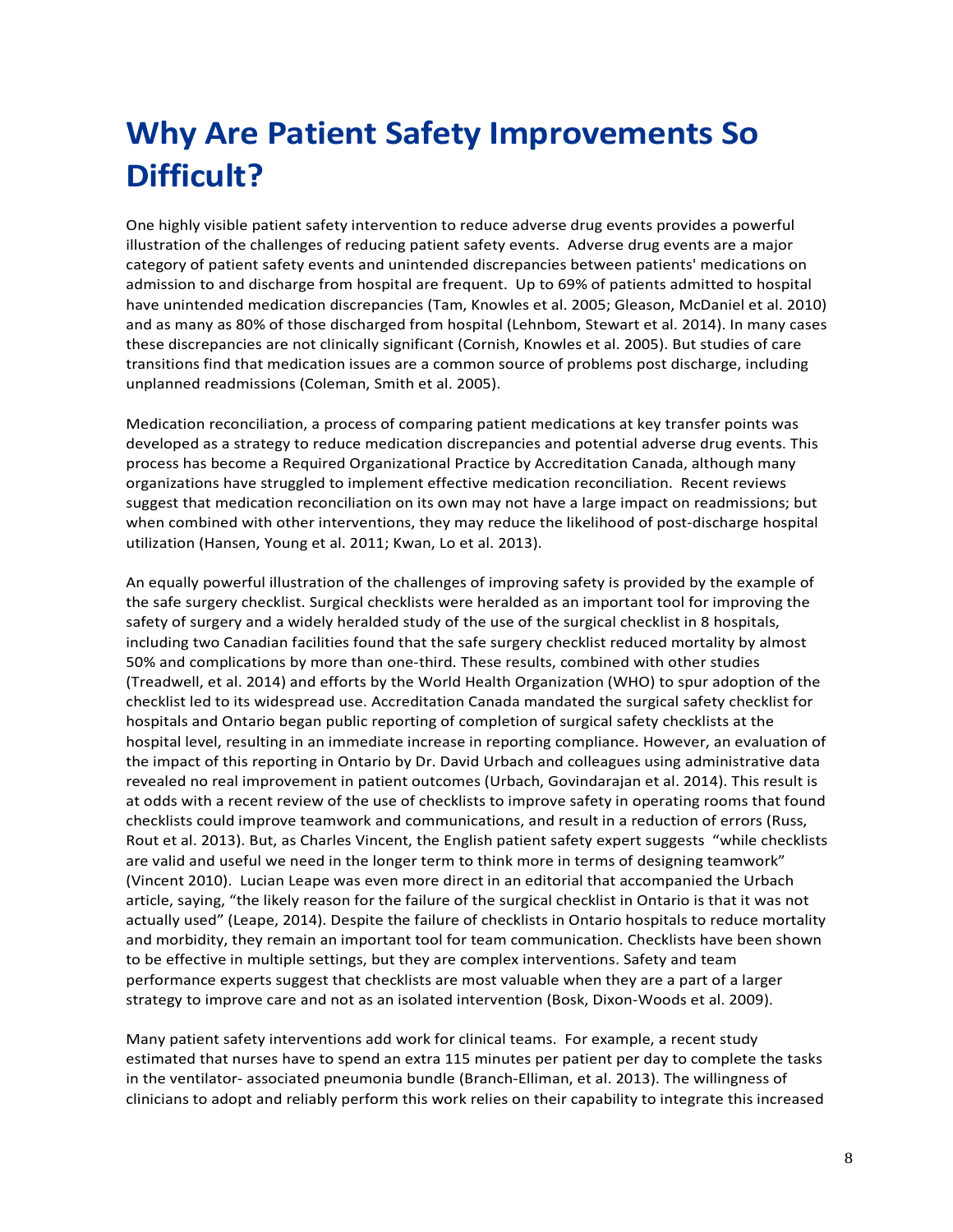workload as well as their perceptions that these interventions will improve patient outcomes, reducing the risk of harm. Many clinical teams have been asked to adopt numerous patient safety interventions without a full assessment of the impact of these interventions on their workload. Greater attention to the work resulting from these efforts will help to ensure that teams are capable of integrating these new routines into daily practice. Chris Hayes has analyzed this challenge, suggesting that both workload and the perceived value of new interventions are important considerations for ensuring their sustainability. Improvement efforts that add substantial work are less likely to be sustainable over time, while those that do not add (or can reduce) workload and have high perceived value are more likely to be sustainable (Hayes 2014).

Paradoxically, while patient safety experts have extolled the need to focus on a systems view of safety, moving beyond the role and responsibility of individual providers whose actions are associated with patient harm, the growing numbers of patient safety interventions have been added to the work of front line teams without assessing whether these teams can integrate these new routines into daily practice. Accreditation mandates and greater public reporting of the incidents they are intended to prevent reinforce these new patient safety practices. But stressing the system to increase safety will not yield sustainable results. A broader view is needed to create the environments that support safer patient care.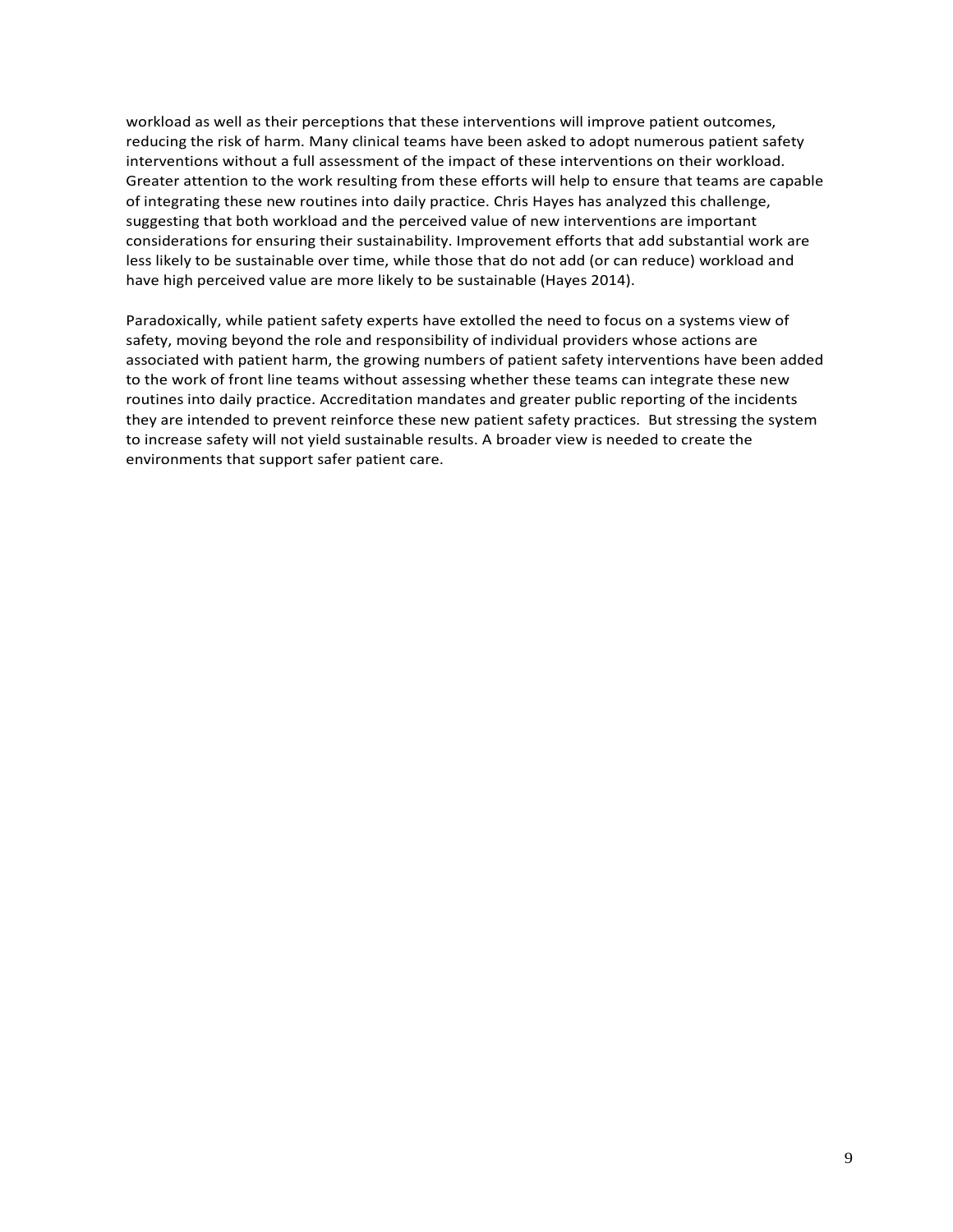### <span id="page-12-0"></span>**What Does It Take To Create Safer Care?**

The challenges of medication reconciliation and the failed broad-scale implementation of safe surgery checklists in Ontario are illustrative of the broader difficulties of improving patient safety. The lessons of the last 10 years suggest that improving safety is more complex than simply identifying effective interventions and spreading the word to clinicians practicing in relevant areas. Evidence based interventions are critical to safer care; but they are insufficient if the environments in which these interventions are introduced are not receptive. In other words, efforts to create safer care need to be broader than identification of "what works". Rather, we need to understand how we can create supportive environments that enable implementing, sustaining and spreading effective interventions to improve safety. This more comprehensive approach requires not only multiple interventions focused on specific safety events but also a broader "sensitivity to operations" (Weick and Sutcliffe, 2006). Karl Weick, Kathleen Sutcliffe and others who have studied high reliability organizations (HROs) suggest these organizations perform well because they are attentive to patterns and problems of work on the front line and cultivate "situational awareness" that allows front line workers to make adjustment to prevent errors from leading to events. Sensitivity to operations translates into a concern for anomalous events; and clinicians anticipate and act to contain risks. David Woods and Richard Cook in a prescient analysis published in 2001 suggested that the organizations wanting to develop safer care had to shift from reporting to learning from incidents, from counting events to a search for patterns in these events, from looking backward at events to anticipating future risks and shifting from a focus on error to a focus on complexity (Woods and Cook, 2001). Woods and Cook don't discount reporting and learning from patient safety event. But the current approach to these practices may be insufficient to create safer clinical environments.

Creating high reliability organizations is not easy; they require new ways of thinking and acting and openness to new ways of working. The failure of organizations to be receptive to new practices is a common theme in the organizational change literature in healthcare and more generally (Armenakis, Harris et al. 1993; Kotter 1996; Kirch, Grigsby et al. 2005). One way to frame this issue is to focus on "readiness for change". This idea has substantial face validity: organizations that are successful in improving are those whose staff are ready to change. Researchers suggest that readiness to change depends on two factors: first the willingness or motivation of staff to undertake the change, and, second, the capability of the unit or organization to support the change (Weiner, Amick et al. 2008). The capability of a group includes the expertise, resources and opportunity possessed by individuals, as well as the support provided by the organization. Another, more granular perspective on the factors influencing the success of improvement initiatives is offered by Mary Dixon-Woods and colleagues who reviewed improvement programs funded by the Health Foundation in the UK (Dixon-Woods, McNicol et al. 2012). They identify 10 factors that span the process of implementing improvement interventions, from design stages to sustainability and spread (see Table 1). These 10 factors combine the aspects of willingness and motivation with the capability elements included in readiness for change, and draw attention to several key elements that can limit effective improvement and patient safety initiatives: measurement and data; clinical and senior leadership, organizational culture and context, teamwork and organizational support. There has been considerable research and experience on these issues that bears on the capability to create safer, high quality care, which we will explore further below.

Creating an environment that supports safer care was a theme that a number of our interviewees identified. One CEO emphasized that clear organizational values were needed to develop a safety culture.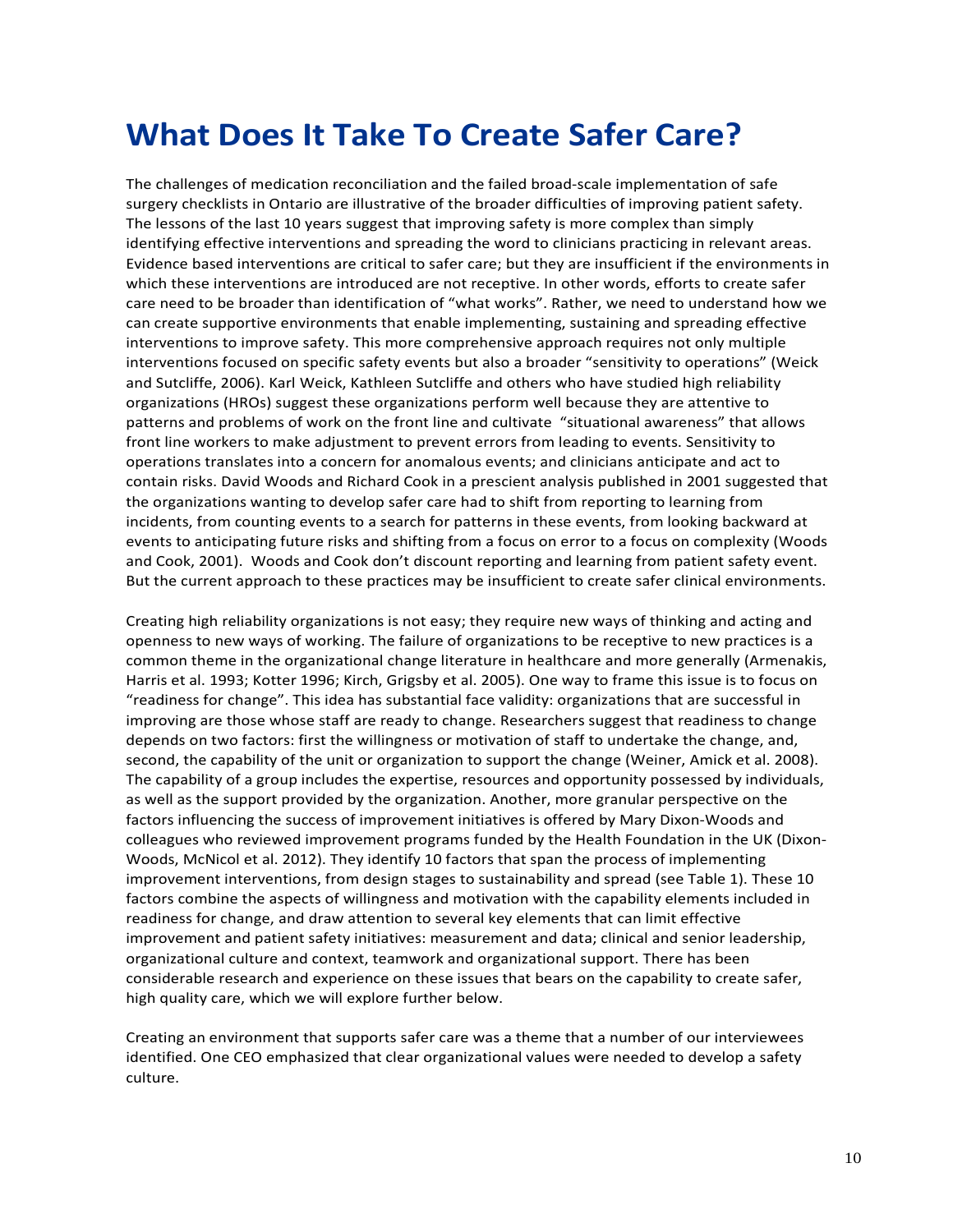It all comes down to creating a culture that embraces and focuses on safety… We believe very strongly that there is a correlation between culture and safety. Culture we define as the way in which we work on a day-to-day basis. If you say that an organization has a culture – and organizations do have cultures even if they don't recognize that they have a culture - it is important to communicate to team members what the culture of the organization is. So it has to be visible, it has to be identifiable, so we say the culture is how we do things on a day-to-day basis but it is grounded in our core values.

#### The CEO illustrated the linkage between the core values and safety with the example of improvements to hand hygiene through positive peer pressure.

Take hand hygiene; how did we go from roughly 70% to 90-95%, we did that by honouring our commitment, so aligning with our core values in the organization is part of empowering the culture of safety and quality. We use data to drive the success and we do 40,000 manual hand hygiene audits a year and we have auditors out throughout the hospital. I know that there are technologies that can do this but we don't like the technological solution. To us, culture is all about people. We want to create an environment where everyone can speak up.

#### Table 1: Strategies for meeting common challenges in improvement work

#### **Design and Planning of Improvement Interventions**

- 1. Use hard data and stories to convince staff there is a problem
- 2. Provide clear evidence that the solution is effective
- 3. Invest in data collection and monitoring systems
- 4. Set realistic goals and avoid giving the impression that this is only a 'project'

#### **Organizational and Institutional Contexts, Professions and Leadership**

- 5. Make sure the improvement goals are linked to organizational priorities, and ensure that staff have sufficient time and support
- 6. Clarify who owns the problem and solution, agree on roles and responsibilities, work to common goals and use shared language
- 7. Ensure effective leadership. "Quieter" leadership oriented toward gentle explanation and persuasion may be more effective
- 8. Rely on intrinsic motivations; but be prepared to use harder measures judiciously to encourage change

**Sustainability, Spread and Unintended Consequences Design and Planning of Improvement Interventions**

- 9. Avoid effort that are seen as short term project, or those reliant only on particular individuals
- 10. Be vigilant in detecting unanticipated consequences and be willing to learn and adapt

Adapted from Dixon-Woods, McNicol, et al., 2012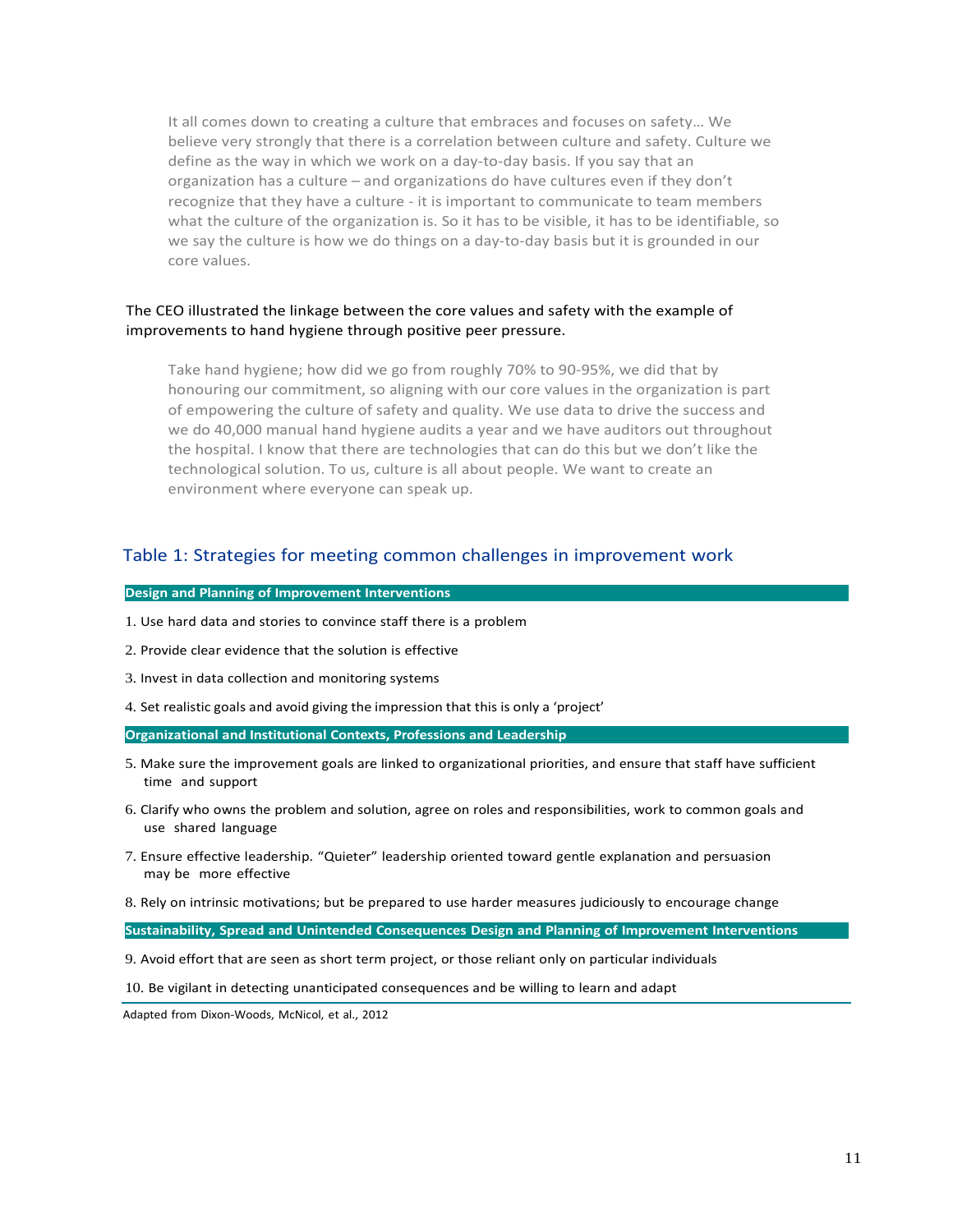#### Measurement and Data

Creating and using measures to assess patient safety enables trustees, organizational leaders and staff to gauge current performance and target improvement efforts. There are a growing number of patient measures that have been developed in the last decade, but limited guidance is available to direct the choice of measures at both an organizational level and in front line care. At both organizational and unit levels no single measure of safety is sufficient. Big dot measures, including the Hospital Standardized Mortality Ratio (HSMR) and composite measures of patient safety events on a monthly or quarterly basis are useful for assessing current levels of safety. But front line teams require more granular measures and more frequent reporting.

Measurement for improvement at the front line is both simple and challenging. Quality improvement experts suggest that improvement projects need to collect small samples of process measures to assess the impact of the changes that teams are testing to improve key processes (Pronovost, Nolan et al. 2004; Langley, Moen et al. 2009). This guidance is a core element for safety improvement efforts in Canada, for example in the development of patient safety metrics for each intervention in *Safer Healthcare Now!* and in patient safety campaigns in the US and the UK. But this approach faces important cultural and logistical barriers. Many clinicians have been educated to seek carefully analyzed evidence to support changes in practice; so the apparent reliance on small, nonrandom samples to test new ideas can seem reckless. In a study of physician engagement in quality improvement, Parand noted that some doctors were reluctant to become involved in safety and quality improvement programs because they saw the methods as unscientific; they quote one informant who said that "doctors are having heart failure …with the idea of 'quick and dirty'" (Parand, Burnett et al. 2010). Just as important as the culture issues are the more tangible resource questions. Many organizations are unprepared to support local measurement. Their information systems are not capable of collecting and reporting data on a weekly basis, nor do they have the personnel to support clinical teams in doing manual collection and reporting. The time, skills and knowledge needed to support such measurement are often lacking (Burnett, Benn et al. 2010). At the same time, policy-makers may not be sensitive to requests for support for more data because of poor experiences with eHealth solution implementation.

So what does effective measurement for patient safety look like? The English expert, Charles Vincent, in a recent report (Vincent, Burnett et al. 2014) asserts the need for five dimensions of patient safety measures for a scorecard on patient safety (see Table 2). The dimensions provide information on five fundamental questions:

- 1 Past harm: Has patient care been safe in the past?
- 2 Reliability: Are our clinical systems and processes reliable?
- 3 Sensitivity to operations: Is care safe today?
- 4 Anticipation and preparedness: Will care be safe in the future?
- 5 Integration and learning: Are we responding and improving?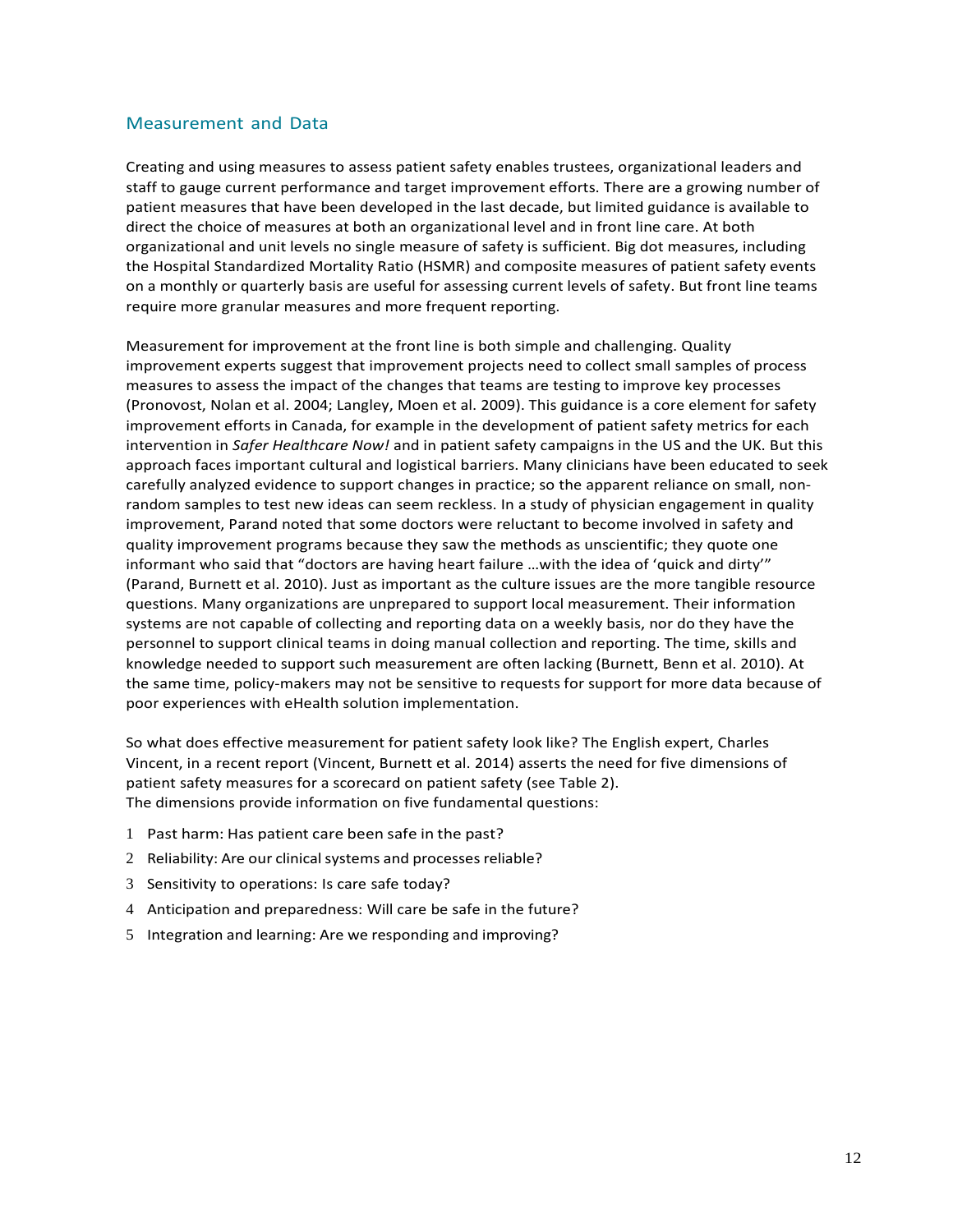| <b>Dimensions</b>                        | <b>Illustrative measurements and assessments</b>                      |
|------------------------------------------|-----------------------------------------------------------------------|
| Past Harm                                | Patient safety indicators                                             |
|                                          | Global trigger tool                                                   |
|                                          | Morbidity and mortality                                               |
|                                          | Incidence of falls                                                    |
| Reliability of safety critical processes | Observation of safety critical behavior                               |
|                                          | Monitoring of vital signs                                             |
|                                          | Monitoring of stroke care bundle                                      |
|                                          | Assessment of suicide risk                                            |
| Sensitivity to operations                | Safety walk rounds and conversations                                  |
|                                          | Talking with patients                                                 |
|                                          | Ward rounds and routine reviews of patients and<br>working conditions |
|                                          | Briefings and debriefings                                             |
| Anticipation and preparedness            | Structured reflection                                                 |
|                                          | Risk registers                                                        |
|                                          | Safety culture assessment                                             |
|                                          | Anticipated staffing levels and skill mix                             |
| Integration and learning                 | Aggregate analysis of incidents, claims and<br>complaints             |
|                                          | Feedback and implementation of safety lessons by                      |
|                                          | clinical teams                                                        |
|                                          | Regular integration and review by clinical teams                      |

#### Table 2: Measurement Dimensions and Illustrative Measures

Source: Vincent, Burnett, et al., 2014

Vincent and colleagues have tested this approach in workshops in the UK and received positive responses (Vincent, Burnett et al. 2014). Pronovost has also suggested a series of measurement principles (Pronovost, Berenholtz et al. 2007) and developed a multi-dimensional scorecard framework for ICUs and other patient units (Pronovost, Holzmueller et al. 2006). These approaches provide a broader assessment of current performance and a local guide to focus improvement efforts.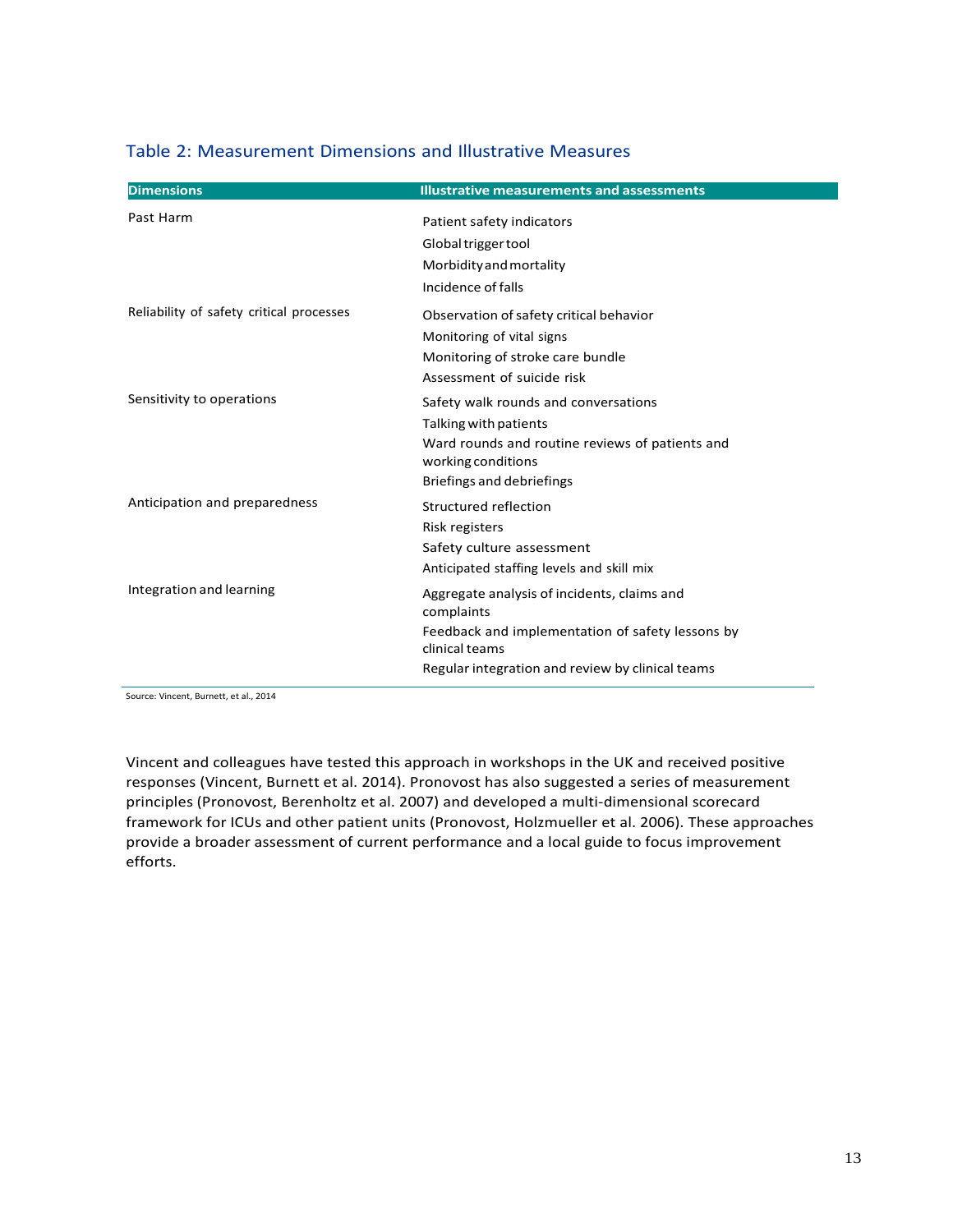#### ClinicalandSenior Leadership

Government, boards and top organizational leadership set directions for healthcare organizations. But all improvement is local. New accountabilities for improving performance in quality of care and patient safety cannot be achieved or sustained unless organizations have developed distributed leadership that helps to translate organizational goals into action across microsystems. The Institute for Healthcare Improvement calls out the important of leadership in developing improvement capabilities: investing in people, providing resources to local initiatives and visibly supporting efforts to improve care. Those organizations that have developed distributed leadership supporting local improvement efforts throughout their organizations have an enormous advantage in efforts to improve performance (Swensen, Pugh et al. 2013).

The development of distributive leadership in healthcare organizations is a relatively new idea. However, there is growing recognition of the need for strong physician and other clinical leadership, not just at senior levels but also within programs and microsystems. Many large healthcare systems in the US have developed clinical leadership development programs, and some Canadian organizations (e.g., The Ottawa Hospital and the Interior Health Authority in British Columbia) have developed internal programs to create a physician leadership cohort. Professional organizations have also recognized the critical importance of clinical leadership. The new CANMeds competency framework for specialist physicians developed by the Royal College of Physicians and Surgeons of Canada identifies "leader" as a critical role for physicians, "contributing to the development and delivery of continuously improving health care" (Frank, Snell et al. 2015).

Quality and patient safety initiatives are a natural environment for physician engagement because such efforts are closely connected to the underlying values and motivations of physicians to improve patient care. Moreover, involving physicians in patient safety efforts may initiate a broader engagement in organizational changes, overcoming the traditional difficulties of recruiting physicians into leadership roles.

There has been little empirical research on the factors that encourage physician engagement and involvement in quality and patient safety activities. But the limited physician (and other clinical) leadership in traditional hospital (and other healthcare) organizational structures has fostered a culture of work- arounds and quick fixes, rather than a structured search for underlying causes and more systemic problem-solving (Edmondson 2004). Strengthening clinical leadership and supporting local improvements in patient safety and quality of care have reinforcing benefits. The work culture in many hospitals still discourages speaking up and challenging the authority gradient, key behaviors in a safety culture. Stronger clinical leadership may facilitate greater attention to improved communication and teamwork behavior, and an investment in clinical improvement. In turn, these efforts may shift local work cultures from defensive and reactive, to open and proactive.

A number of our expert interviewees pointed to the importance of leadership in improving safety, and the need for local, distributed leadership to influence local microsystem cultures and focus. Many participants pointed out that the culture and way of doing things at the front line have not changed enough to make safety improvement an expected, accepted and supported part of daily work. Why? Some stated that it has not been a part of longstanding professional cultures. Others note the lack of education and training of providers and leaders combined with poor role models who do not take responsibility for change. One medical leader made two telling observations; "We haven't built this into the souls of our professions," and "I think we're dealing with such a large culture change that we have underestimated the resistance and lack of interest within the culture."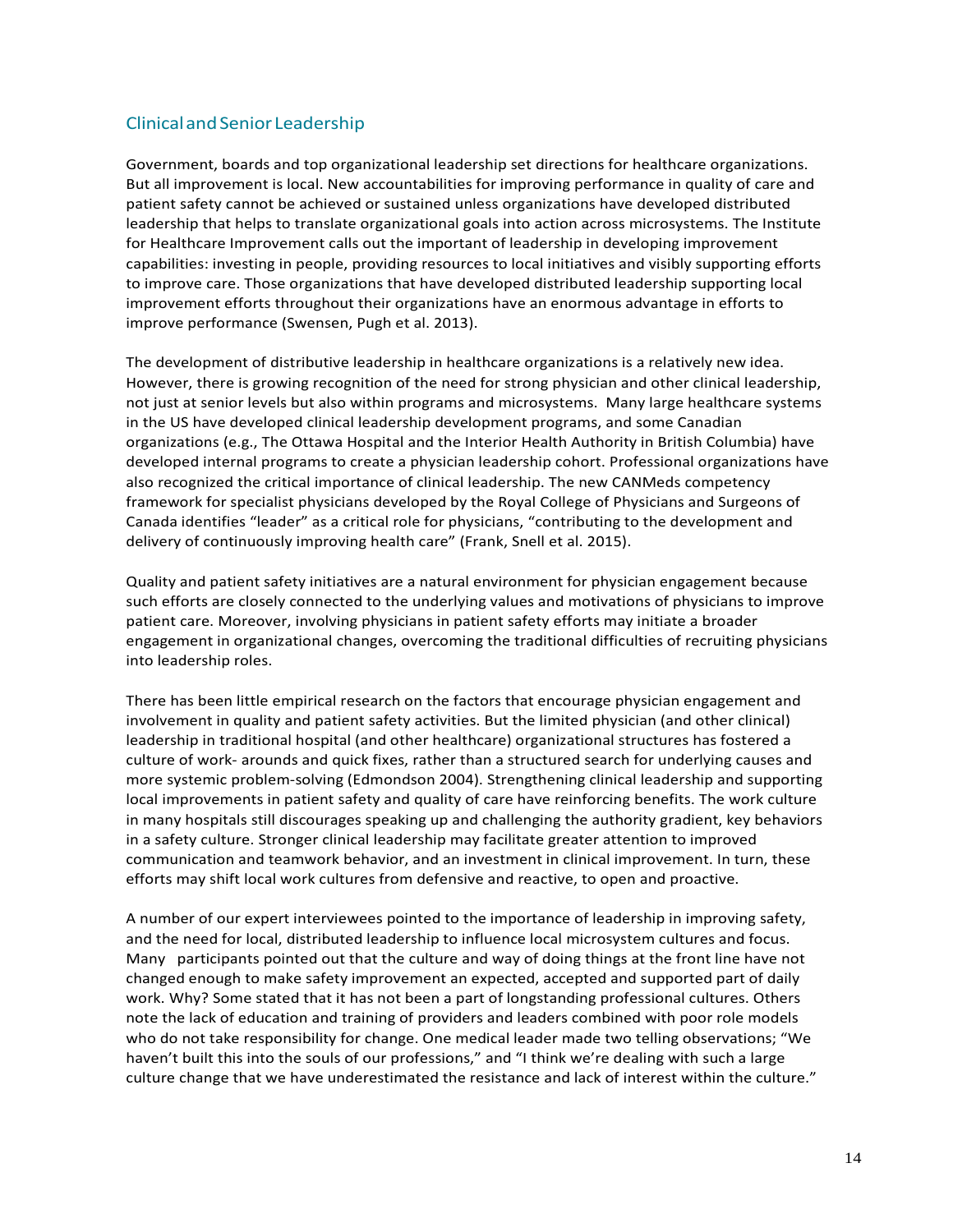#### One system-level director noted that despite the safety resources now available, these had not permeated to the frontline clinical microsystems.

Not being totally negative, there are resources being devoted to patient safety that there never were in the past; we have mechanisms for patient safety alerts now, we have patient safety courses; we have a lot of resources but we are not actually moving beyond the structural type of resources – the point people, the patient safety officers, the courses that are offered – we haven't moved beyond to really realize that this is about the local culture and the local leadership at the clinical microsystem level…Of course senior leaders do need to influence this journey but definitely can't direct what happens at the clinical microsystem. It needs to be resourced and supported and brought alive at the clinical microsystem or unit level or program level.

#### The CEO of a national organization was also concerned about leadership capabilities and preparation:

The issue is the competencies and do we have the right competencies in the leaders to take us forward, both existing leaders and leaders coming into the system. Because I think with the increasing complexity of the environment, the leader of today is not the leader of five years ago.

More evidence on strategies supporting effective physician leadership comes from a study of 10 high performing hospitals in the US. The authors examined the approaches these systems used to engage their physicians in quality and patient safety and identified 6 critical levers: engaged leadership, a physician compact that clarified roles and responsibilities, appropriate compensation, realignment of financial incentives, data support and valuing physician leadership in academic promotion (Taitz, Lee et al. 2012).

#### Teamwork

Gaps in communication or poor teamwork are frequently noted as contributing factors to many patient safety events. There is a considerable body of evidence on teamwork in healthcare and several reviews have identified specific aspects of team performance, including effective communications, shared mental models and situational awareness, which are related to better patient outcomes (Weaver, Dy et al. 2014; Schmutz and Manser 2013). In the last decade many organizations have incorporated teamwork training, particularly in high-risk environments, as a patient safety and clinical effectiveness strategy. For example, the Veterans Health Administration developed and implemented a Medical Team Training program for operating room and ICU staff (Neily, Mills et al. 2010). However, most teamwork training programs offered in healthcare organizations are short duration with concomitantly limited effects (Salas and Rosen 2013). While these programs have been shown to have impact (Weaver, Dy et al. 2014) they are unlikely to have a broad and lasting influence on team performance. Some studies have shown that longer training continues to demonstrate improved performance (Neily, Mills et al. 2010), but many organizations settle for more limited benefits.

Continued benefit from team training requires ongoing reinforcement and the development of supportive processes such as team meetings. In a study of team training in a US intensive care unit, Brodsky and colleagues report improvements in communication, situational awareness and staff satisfaction (Brodsky, Gupta et al. 2013). Teamwork improves performance but, like other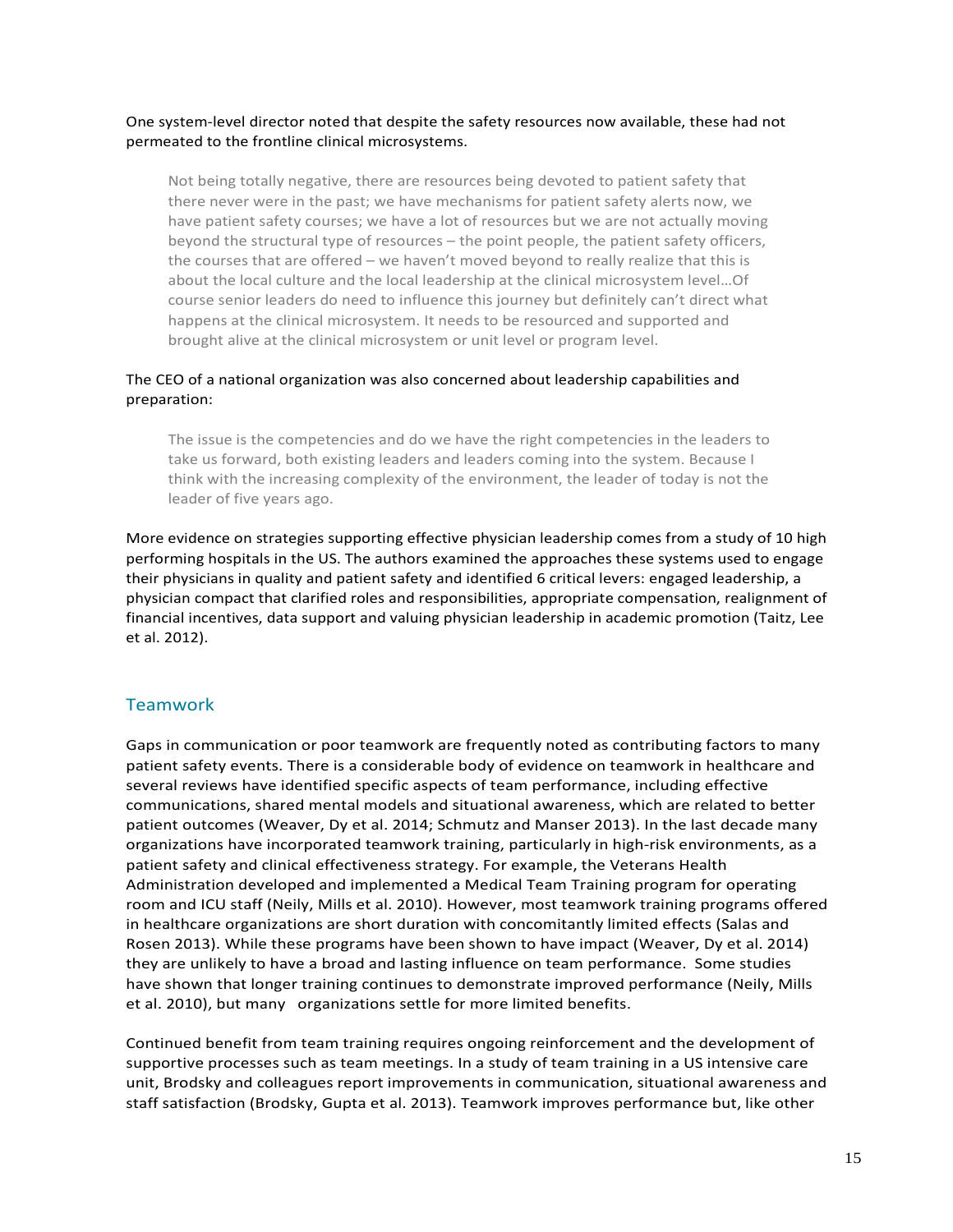interventions, the impact of teamwork training is dependent on the broader workplace environment, sometimes referred to as "teamwork climate". Strong leadership and continued reinforcement of teamwork skills is key to teamwork climate. Salas and Rosen point out "if team training is viewed solely as training, real change is not likely to happen" (Salas and Rosen 2013:371). Teamwork has both direct and indirect benefits for patient safety. Excellent communication among team members reduces the likelihood of patient safety events. Moreover, improvements in teamwork climate create a more receptive context for patient safety interventions. For example, one study on the use of the WHO surgical safety checklist found that those sites that experienced the greatest improvements in teamwork (as measured by the Safety Attitudes Questionnaire) had the greatest improvements in surgical morbidity and mortality (Haynes, Weiser et al. 2011). Paradoxically, while teams with poor skills may have the greatest need, teams that already have better teamwork skills are more likely to seek and receive further training, a phenomenon that sociologist Robert Merton (Merton 1968) has labeled as the "Matthew effect"<sup>[4](#page-18-0)</sup>.

Although competencies in teamwork have been included in the core skills required for physicians in the US, Europe and Canada, and despite the development of innovative approaches for developing high performing clinical teams, there is still a lack of attention to team training. Brock, et al. (2013) found that interprofessional team training programs contribute to improved attitudes and knowledge about teamwork and they argue that such programs need to be integrated more broadly into professional education to promote effective teamwork skills early in professional training. Continued interprofessional education and a commitment to local, less formal interprofessional team learning in daily work is also seen as critical for maintaining team skills (Weaver, Rosen et al. 2010). However, it is worth noting that efforts to improve team performance may be displaced not only by resource constraints but also by the continuing focus of health professional regulation on the assessment of individual competence, rather than the development of effective teams.

#### Organizational Capability

Clinical units, even those with strong teamwork, ongoing measurement, and a commitment to improvement will struggle to change without the leadership and improvement skills needed to change practice. A recent report from the Health Foundation in the UK lamented the "fragmented and unfocused" state of the NHS improvement infrastructure" seeing it as a "major impediment to the type, extent and pace of change now needed" (Jones and Woodhead 2015). In the aftermath of the Francis Inquiry on the deaths and poor patient experiences at the Mid Staffordshire NHS Foundation Trust and other reports detailing deficiencies in the quality and safety of care in English hospitals, a number of prominent English clinicians have argued for building additional improvement capability across the NHS and integrating such skills into the professional training of all clinicians (Woodhead, Lachman et al. 2014).

High performing healthcare organizations invest in improvement and leadership skills as a critical resource for their organizations. Intermountain Healthcare, an integrated healthcare delivery system in Utah has offered their Advanced Training Program (ATP) of improvement and leadership skills for more than 25 years. All leaders in the system are required to complete the 21-day program (although there is a shorter course for physicians). The training provides a common set of tools to

<span id="page-18-0"></span> $4$  From the biblical passage, "For unto every one that hath shall be given, and he shall have abundance: but from him that hath not shall be taken even that which he hath." Matthew 25:29, King James Version.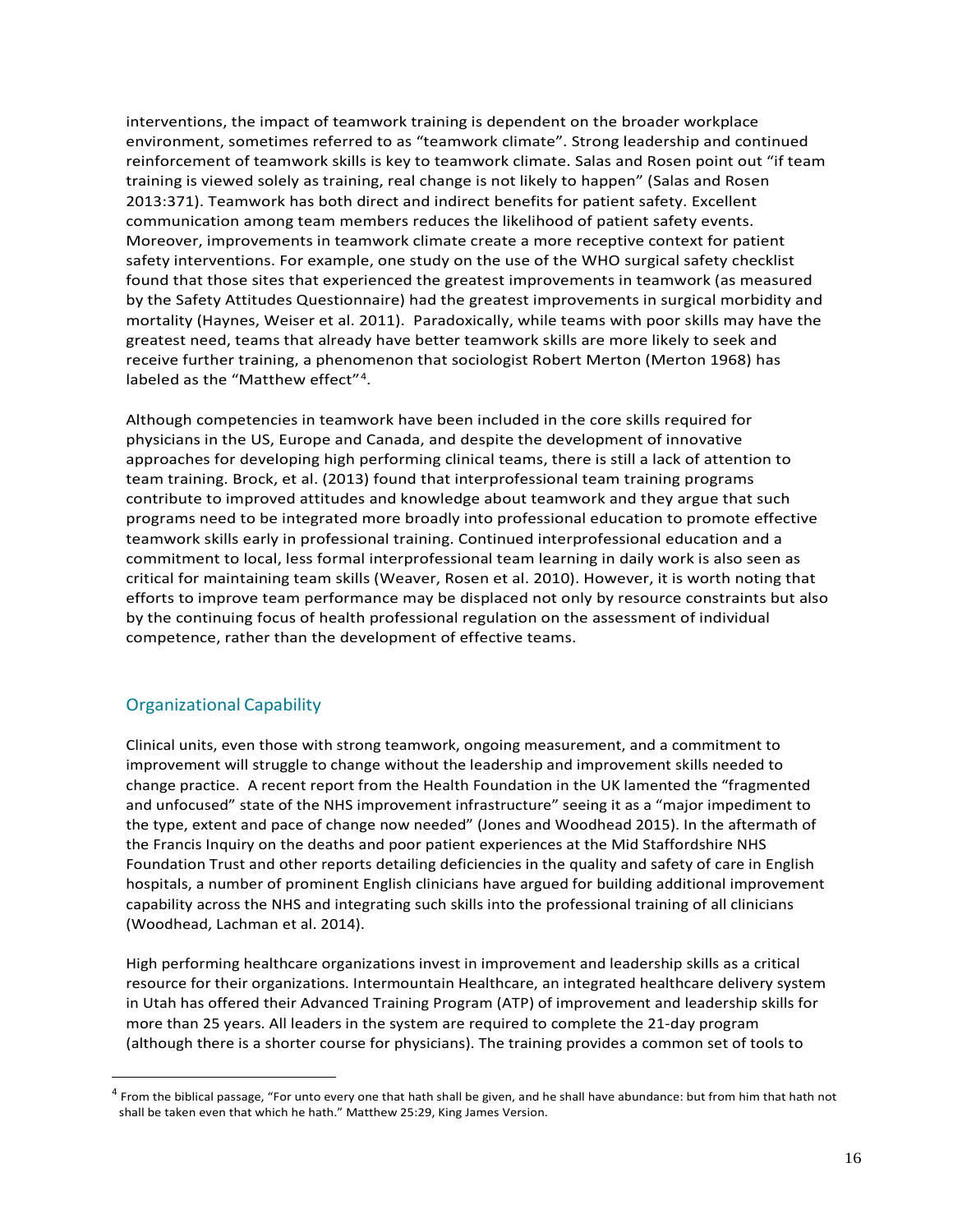front line and system leaders across Intermountain, and supports the work of their clinical program and improvement infrastructure (Baker, MacIntosh-Murray et al. 2008; James and Lazar 2007). Other leading organizations such as Cincinnati Children's Hospital and Clinics have adapted the Intermountain program to their clinicians and leaders (Kaminski, Schoettker et al. 2014). The Ontario IDEAS (Improving and Driving Excellence Across Sectors) program now in operation is also based on the foundation of the Intermountain ATP.

Helen Bevan, who has been a key leader in the transformation of the English NHS over the last decade, describes the changes needed as rooted in a fundamental shift in mindset around improvement capabilities, and the larger capacity of the system to support this learning. The new mindset requires all clinicians and managers to see improvement as part of their role, the integration of improvement into daily work and the commitment of clinicians and managers to shepherd healthcare system resources and be agents of change (Bevan 2010).

These themes were echoed by a number of our experts in interviews. One CEO described his organization's well thought out approach to improvement, which engages many staff in improving safety and quality of care. He noted "We have a very lean organizational structure and that allows people close to the front line to be the designers as well as the implementers of improvements and change." Most crucially, the leaders and staff are trained in problem solving, lean methods, and emotional intelligence.

So we've spent a lot of time giving frontline staff, managers, medical leaders' tools and skills in problem solving, lean methodology, emotional intelligence... So that approach of putting as much of that skill and knowledge and spreading it throughout the hospital has been really, really helpful in shifting the culture. And it's not training that takes a lot of [resource], like we do a lot of this training in-house.

Another participant underscored the importance of making sure the front line staff are trained and able to carry out improvement work as an expected part of their day-to-day responsibilities, not just on a project- by-project basis.

Maybe one of the advantages of lean initiatives is that people will be able to do this, I think it's so fundamental that we just don't think about it and we're still sort of stuck in the project mentality, and that's the problem. If you are doing a project that has a beginning and an end, that's why it's not sustainable. You have to have something that never ends.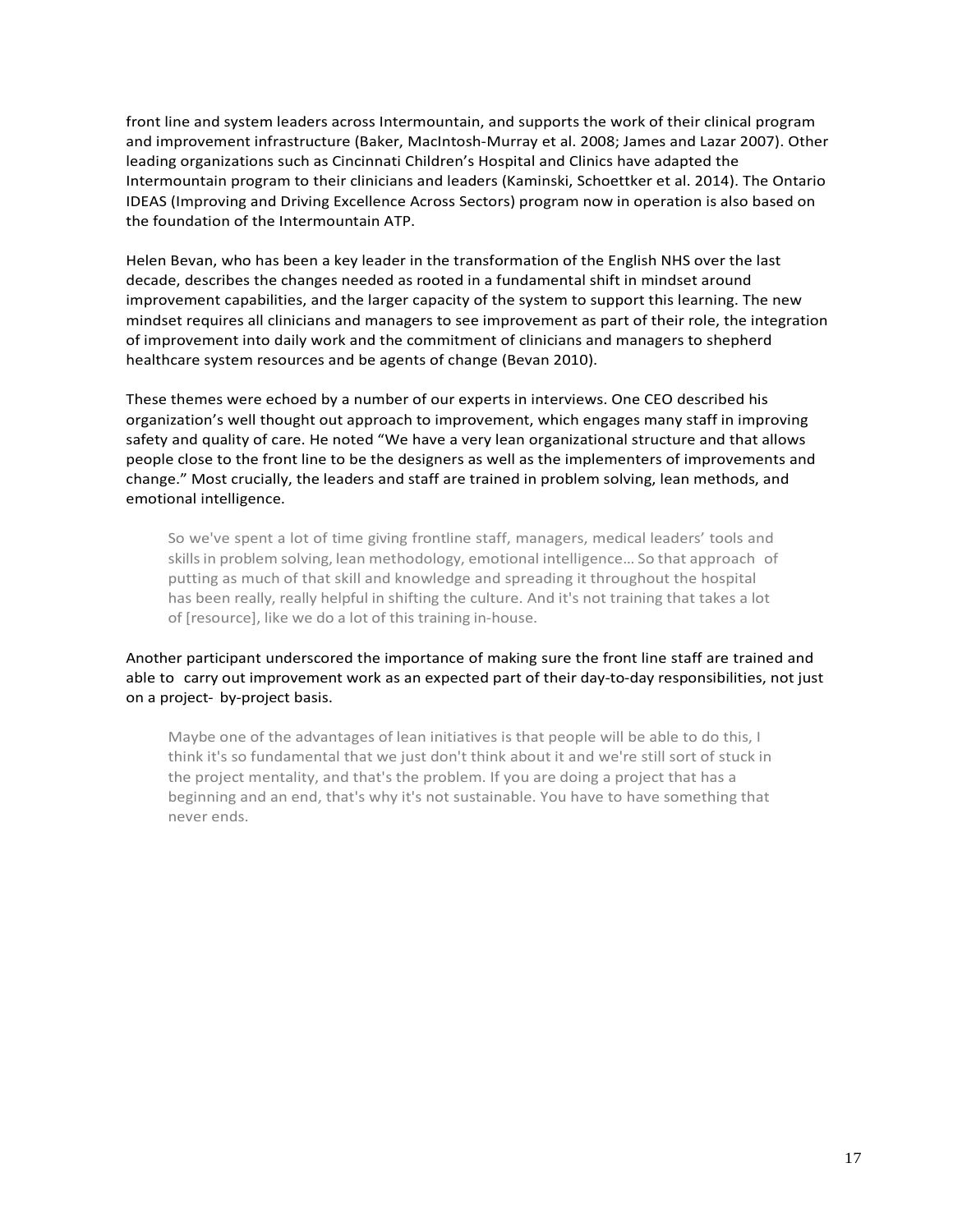# <span id="page-20-0"></span>**Patient Safety Culture and Reliability: Breaking the Vicious Cycle**

As noted above, most patient safety initiatives focus on implementing interventions to improve specific care processes and use checklists or other tools to ensure their reliability. There is limited information on the reliability of care more generally, in patient units or across hospitals or other organizations. However, Burnett and colleagues (Burnett, Franklin et al. 2012) studied the reliability of four clinical systems (clinical information in surgical outpatient clinics, prescribing for hospital inpatients, operating room equipment and the insertion of peripheral intravenous lines) in seven UK hospitals. Overall reliability of these systems ranged from 81% to 87% or, to put it more starkly: these important clinical systems failed 13% to 19%, nearly one in five times. Performance varied widely across the clinical systems and individual hospitals. For example the availability of equipment in operating rooms varied from 63% to 88% and the clinical information in the surgical clinics from 73% to 96%. Thus there was missing or faulty equipment in as many as one in three operations and missing clinical information available for up to one-quarter of patients seen in clinic. Not all of these issues compromised patient safety; the researchers estimated that one in five failures represented a potential threat to the safety of patients. However, the failures made care slower and led to cancellations, new appointments or other additional work.

The sources of poor reliability in these hospitals are rooted in a number of issues, including the work environment (how are equipment and supplies stored?), accountability for key systems (who is responsible for ensuring equipment is available and usable in operating rooms?), team factors (poor or inconsistent communication between pharmacists and physicians about medication orders) and task factors (is there a standard process for prescribing or discontinuing medications?) In some cases there were individual factors, including limited training or lack of familiarity with the clinical environment. And, some clinical systems were perceived by staff to be overly complex with few standard work processes. Perhaps most disturbing was that over time staff in these units had come to accept poor reliability as the norm. They had stopped reporting problems, including some issues that were potential threats to patient safety.

Staff acceptance of poor reliability as normal creates further problems. Staff learn that such first order problem solving is a core element of their work and this becomes a source of satisfaction as they resolve issues. Moreover, the focus on resolving problems displaces efforts to make systems more reliable. The focus on immediate problem solving displaces broader organizational learning. Short-term successes reduce the motivation or interest of staff to examine and redesign key work processes, and data that illustrate problems is lost as staff move on to additional "firefighting" (Tucker, Edmondson et al. 2002).

While some "workarounds" can be a source of resilience and overcome local inefficiencies, in most cases they subvert standardization and broader improvement efforts. Quick fixes resolve immediate problems but jeopardize the quality and safety of care: they mask existing deficiencies and further undermine standardization of care. A review of the empirical literature on workarounds noted that most studies focused on negative implications of these practices, including threats to patient safety (Debono, Greenfield et al. 2013).

The unpredictability of care environment has broader implications beyond workflow. The lack of standardization translates to safety concerns as well as efficiency. Many healthcare clinicians and other staff practice frequently in unsafe conditions, or observe risky practices by colleagues. And the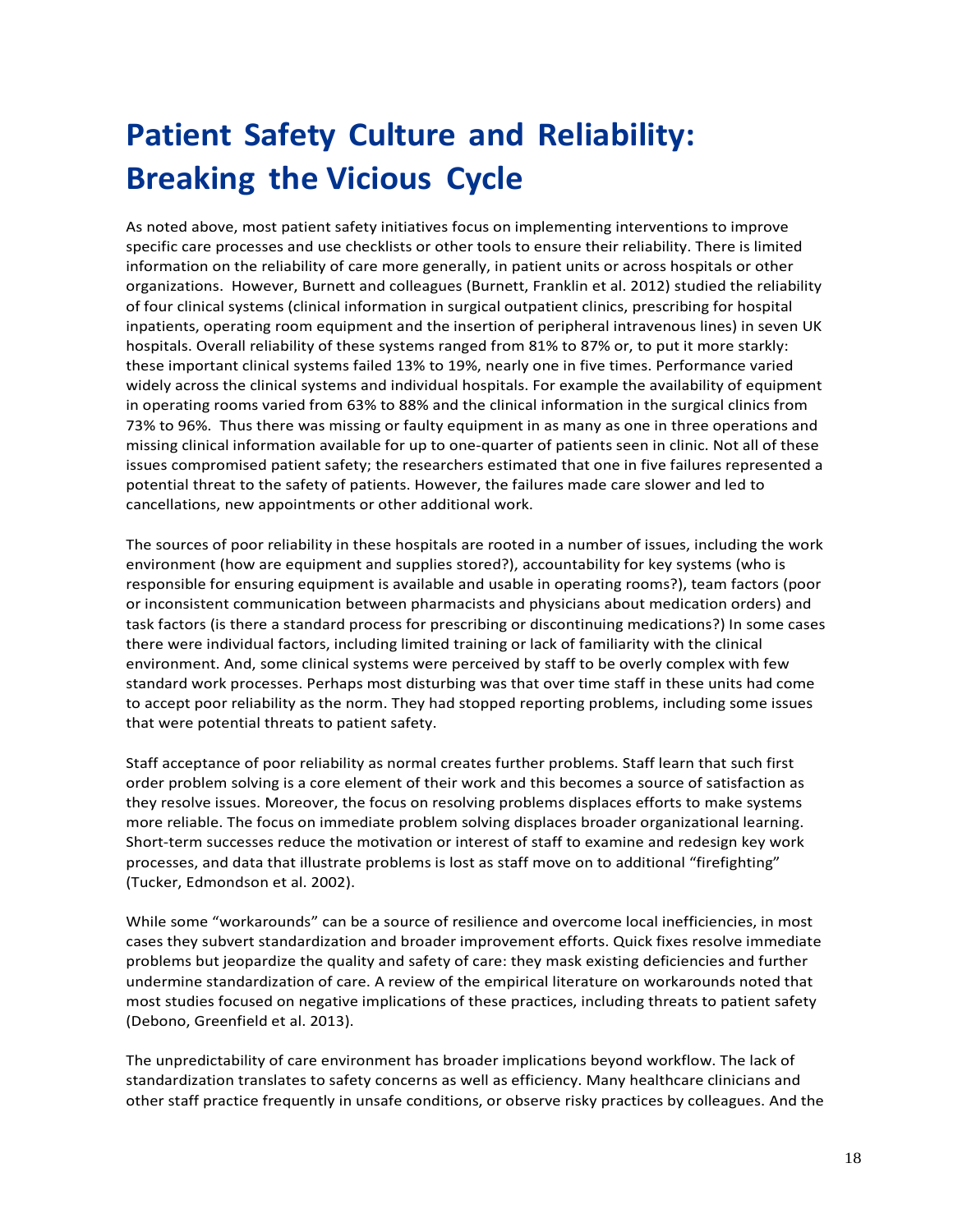continual need to see and treat patients creates production pressures often accompanied by staffing shortages and other challenges. While external observers might expect such an environment to increase efforts to enhance safe practice, Amalberti notes (Amalberti, Vincent et al. 2006) that many clinicians become used to working in circumstances where staffing levels are unsafe, equipment is missing or defective, and there are pressures to "cut corners" to get work done. These conditions may exist for some time without any evident impact on outcomes. As a result staff come to accept these conditions as normal and routine, but the system has "migrated" to a level where adverse events are more likely to occur. Thus, we can see a vicious cycle emerge where – despite wellintentioned efforts focusing attention on patient safety – overall performance on patient safety does not improve.

Weick and Sutcliffe (Sutcliffe 2006) see collective mindfulness as critical to high reliability. Such collective mindfulness is reflected in 5 key components characteristic of high reliability organizations. These include an ongoing preoccupation with the possibility of failure; deference to expertise rather than hierarchy; a refusal to simplify observations about current performance which assists in making an early assessment of threats; a commitment to resilience in the face of unexpected events, identifying errors and correcting them before they have major impacts; and a sensitivity to operations, including deviations from expected performance (Sutcliffe 2006). High reliability is seen as characteristic of nuclear power plants, aircraft carriers, and other operating environments where failure is catastrophic. Yet, healthcare stands apart. Chassin and Loeb assert that few US hospitals observe these high reliability principles in practice. Indeed, "hospitals and other health care organizations behave as if they accept failure as an inevitable feature of their daily work" (Chassin and Loeb 2013) p. 463.

Compounding the pressures of unsafe work environments is the still limited information on the numbers and nature of patient safety events, particularly for staff at the front line. Despite considerable investments in reporting systems, levels of reporting are often limited. Staff, particularly, physicians, fail to report events because they are worried about being blamed (Lawton and Parker 2002, Shojania 2008), receive little or no feedback about their reports (Evans, Berry et al. 2006), feel that reporting is unlikely to result in changes, or see reporting as facilitating closer managerial or regulatory scrutiny of practice (Waring 2005). Reporting systems capture only a portion of patient safety incidents. In many instances practitioners do not report incidents or near misses because they develop local "fixes" to underlying problems (Hewitt and Chreim 2015) that remove the impetus to file reports. Many incident reporting systems identify only a small number of problems, and many of the reported events focus on clinically insignificant issues. By 2009 virtually all US hospitals (and presumably the same is true in Canada) had incident reporting systems, but only 65% of these hospitals distributed summary reports of incidents widely (Farley, Haviland et al. 2012). The goal of event reporting and analysis is to understand and learn from current patient safety threats. But a recent study in an Ontario hospital suggested that many front line staff when confronted with a problem, "fix and forget it" rather than reporting the problem. (Hewitt and Chreim 2015)

The hope that healthcare would create reporting systems as effective as aviation and other high-risk industries remains an unrealized, and perhaps unrealistic goal. While most reporting efforts have focused on facilitating the reporting of patient safety events, fewer have created systems that provide useful information for making care safer. The large number of events, the tendency to analyze each separately, instead of aggregating similar events and looking at common themes, and the challenge of identifying feasible and sustainable changes in care processes make learning from patient safety events much more challenging than was anticipated 10 years ago (Clarke 2006; Vincent, Burnett and Carthey 2014).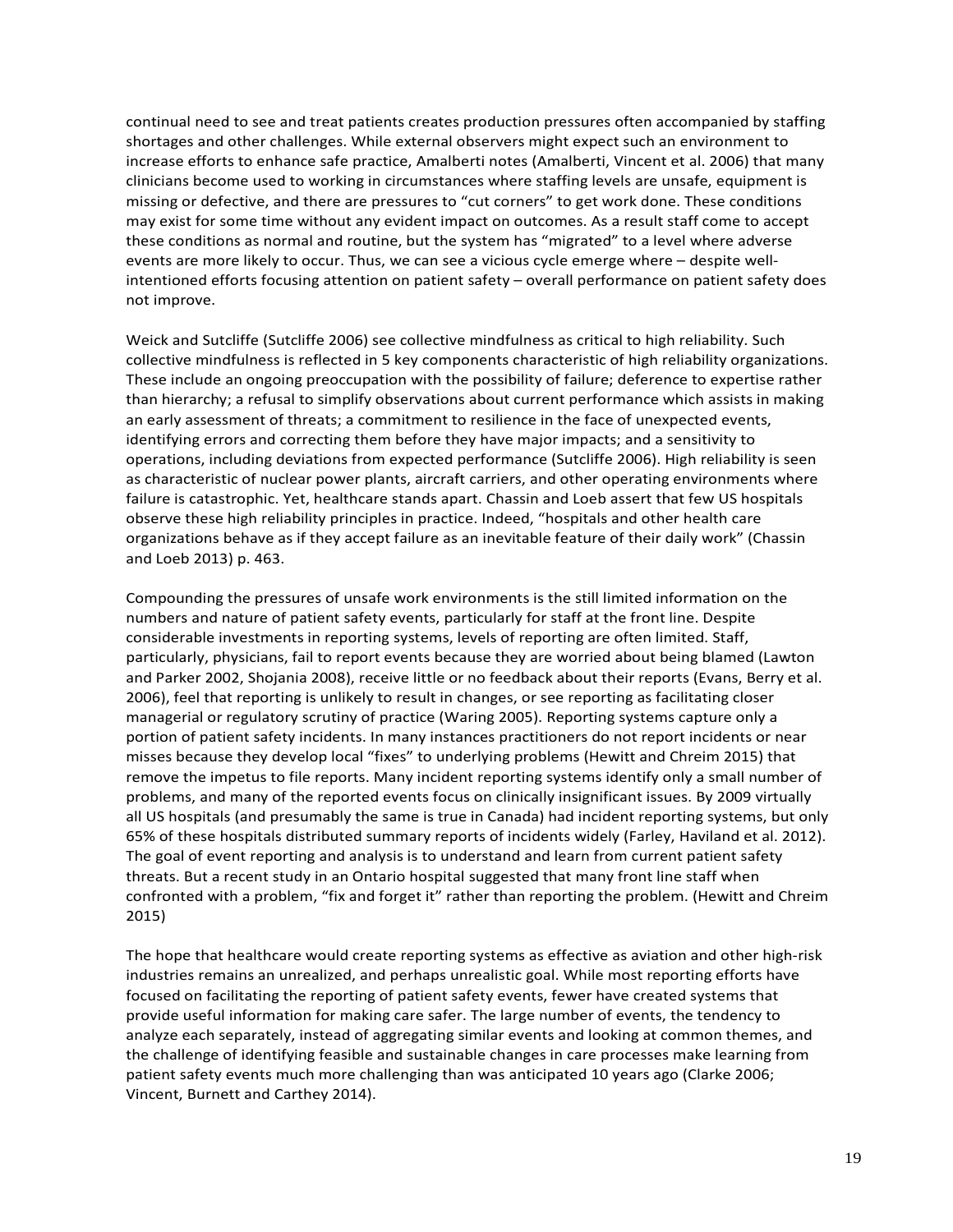Many interview participants commented that the lack of data (e.g., outcome measures) and inadequate data collection capacity had to be addressed to move patient safety improvement forward. One expert stated,

I think the biggest gap still here 10 years on is a lack of systematic and reliable outcome measures. It's very difficult to improve if you don't know what you are improving. So if you don't have risk-adjusted outcomes for all your population that are being treated you are not actually going to be able to improve.… I don't see, particularly in acute care settings, how we can improve safety if we don't have any real reliable outcome measures.

A further challenge for healthcare has been the lack of investment in coordinated safety strategies. While many healthcare organizations have dedicated staff with quality improvement and patient safety roles, the numbers of these staff are often limited. In Canada these individuals serve a variety of functions, including supporting front line improvement teams, writing reports for accreditation and external regulators, staffing quality improvement meetings of senior leadership and the board and other roles (Gagliardi, Majewski et al. 2010).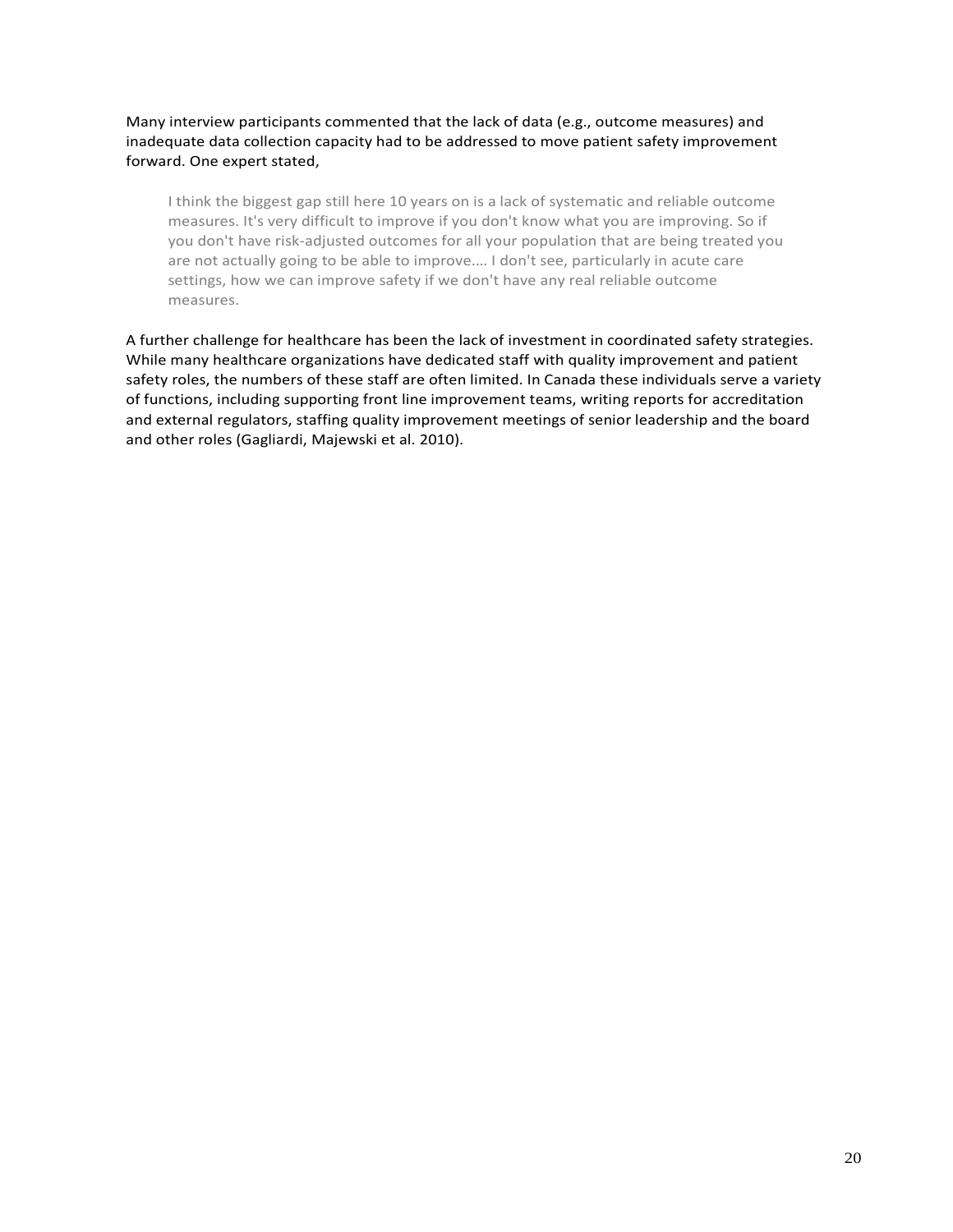### <span id="page-23-0"></span>**Creating Safer Healthcare Environments**

The patient safety efforts of the last decade have emphasized safer practices, but the broader solution to improving patient safety require creating healthcare environments that support safer care. These environments need to incorporate aspects of high reliability, including team practices that support team awareness, shared responsibilities, and adaptability to changing patient needs and staff responses (Xiao and Moss 2001; Baker, Salas and Day 2006). Clinical teams perform better in work environments with reliable clinical processes that develop standardized approaches to diagnosis and treatment, but where sensitivity to patient needs permits responsive and appropriate customization. Clinicians need to be able to assume that the necessary equipment, supplies, information and staff are available to meet current and emerging needs. The design of work, including the physical layout of patient care units, the composition of care teams, and the patterns and processes of daily practice should support effective, safe practice. Quality improvement efforts that review and improve current practice should be supported by clinical and improvement experts who facilitate these improvements.

What feasible changes are needed to create these environments? We end this paper with a set of recommendations building on our analysis of the shortcomings in the current approaches.

Recommendation 1: Healthcare organizations should develop a patient safety and quality improvement strategy that incorporates investments in local improvement capabilities and leadership as well as targeting specific patient safety events or practices.

Recommendation 2: Better measurement is needed to support patient safety initiatives both at an organizational level and at a team or microsystem level. These measures should include patient safety outcomes and measures of processes and operations that contribute to patient outcomes. Dashboards of key measures should be developed for selected microsystems and aligned with organization performance measures. Measurement of current patient safety outcomes should engage front line clinicians in determining which problems are priorities.

Recommendation 3: Patient safety event reporting and analysis should be focused on identifying key gaps in care and ensuring that recommendations are feasible and implemented. Reports from these systems need to be integrated with other quality and safety measures to create a broader picture of current safety challenges.

Recommendation 4: Since patient units with strong teamwork and leadership capabilities have superior patient safety performance, investments in improving work climate and processes are likely to help create receptive environments for patient safety practices. Lessons from high reliability efforts in healthcare and other industries will be helpful in developing teamwork, shared awareness and reliable processes. These investments are important adjuvants in the implementation of patient safety practices.

Recommendation 5: Involving patients and caregivers in patient safety and quality improvement will offer new insights on existing practices and alter current team dynamics that can limit the changes made to existing ways of working.

Recommendation 6: Increased investment in quality improvement infrastructure, including expert facilitation of patient safety and quality improvement teams, data collection and analysis and executive sponsorship of local projects will increase local support for these efforts and the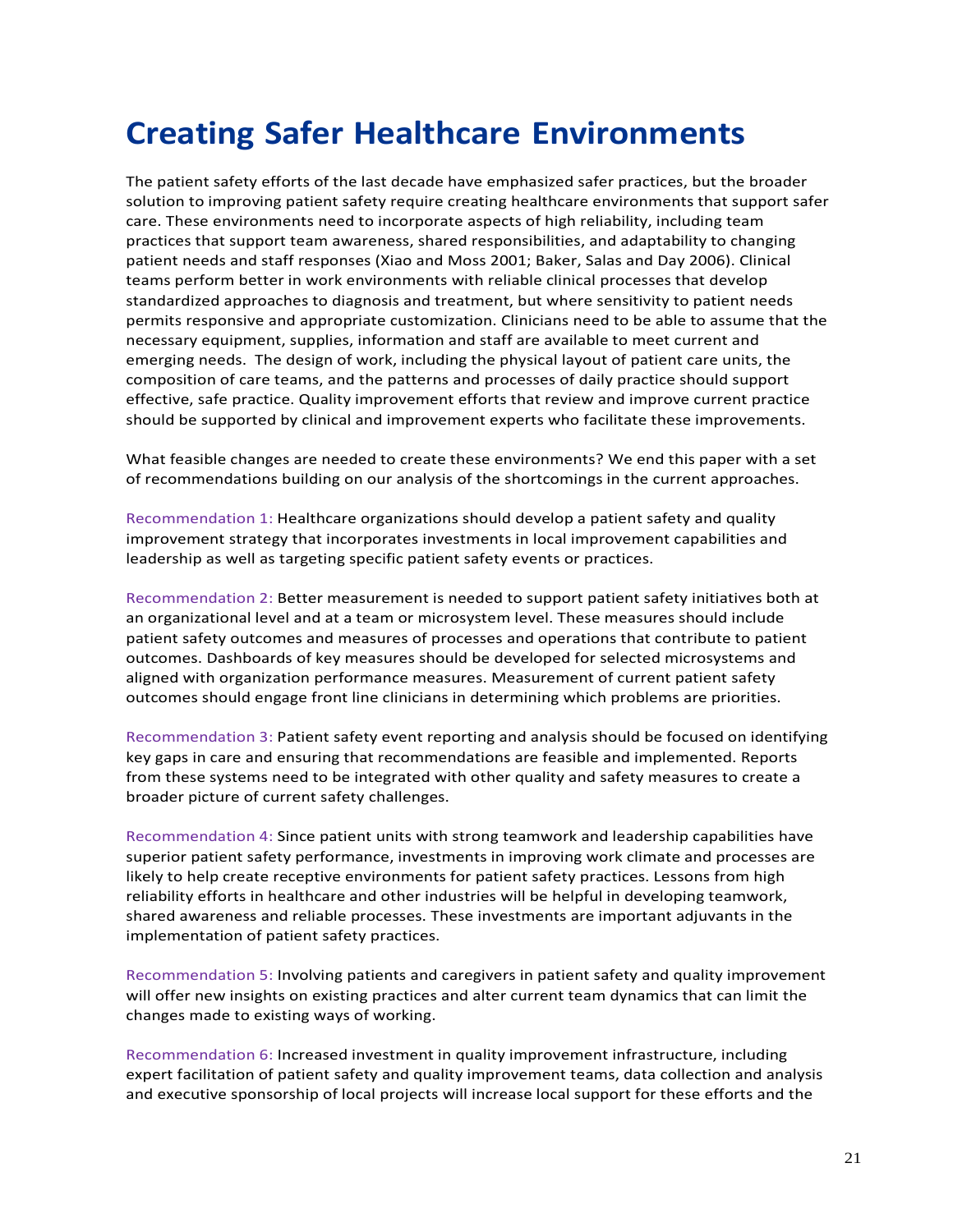likelihood of meaningful results. Organizations should review their current investments in quality improvement capacity and target new resources where performance improvement is needed.

Recommendation 7: Leadership development is critical to improved performance in patient safety and quality improvement, as it is in other areas. The development of a talent management plan, including educational opportunities for leadership in quality and patient safety and the creation of opportunities for emerging leaders to develop and practice leadership skills in different settings are critical to improved performance.

Recommendation 8: Collaboration across organizations in efforts to improve patient safety and quality performance helps to stimulate local efforts, broaden insights on successful approaches and benchmark performance. Quality improvement collaboratives and hospital leadership networks offer low cost learning environments that facilitate greater engagement for front line clinicians as well as senior leaders.

Recommendation 9: While the governance of quality and patient safety has taken important steps forward in the last 5 years, governing boards need additional assistance in monitoring performance and understanding the returns from investments in organizational improvement capacity, better and more timely measurement and improved teamwork.

Recommendation 10: Concerns about privacy and legislation have limited information sharing about patient safety events. Currently there is currently very limited information about patient events and solutions shared across organizations and between provinces. Pan-Canadian information systems that enable better information exchange will ensure that effective responses do not have to be rediscovered in many different settings.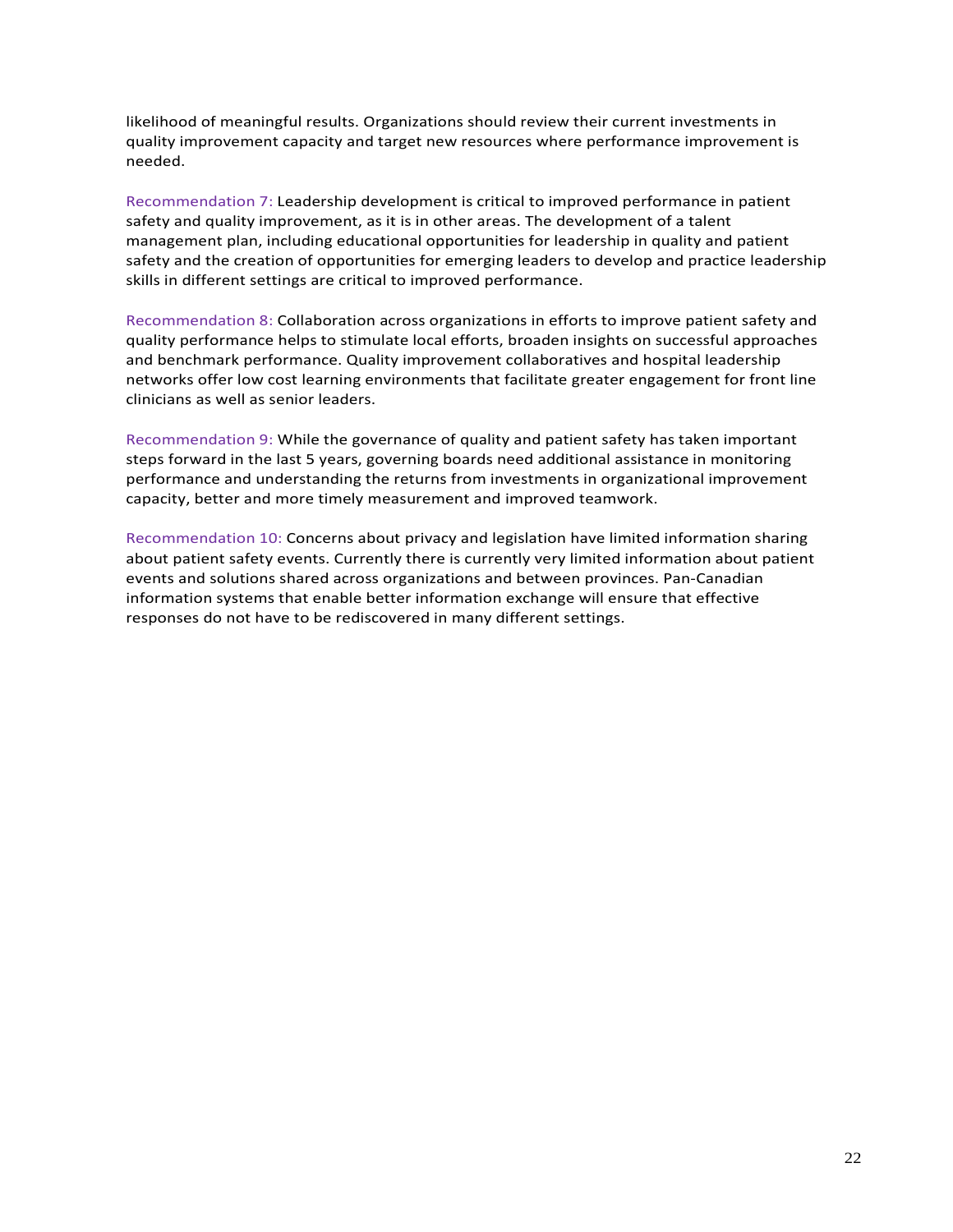# <span id="page-25-0"></span>**Conclusion**

More than a decade since the Canadian Adverse Events Study, there has been a growing understanding of the safety threats facing patients and providers, and important efforts made to identify safety practices and patient safety measures. In the next decade these efforts need to be broadened and linked to efforts to improve care and care environments. Safer healthcare systems are environments where providers and managers anticipate threats and can respond effectively with limited decrements in performance. Patient safety is a critical health system issue, but the fundamental basis for improving safety lies in creating more effective work environments and high performing teams, not just selectively introducing new interventions into poorly organized settings.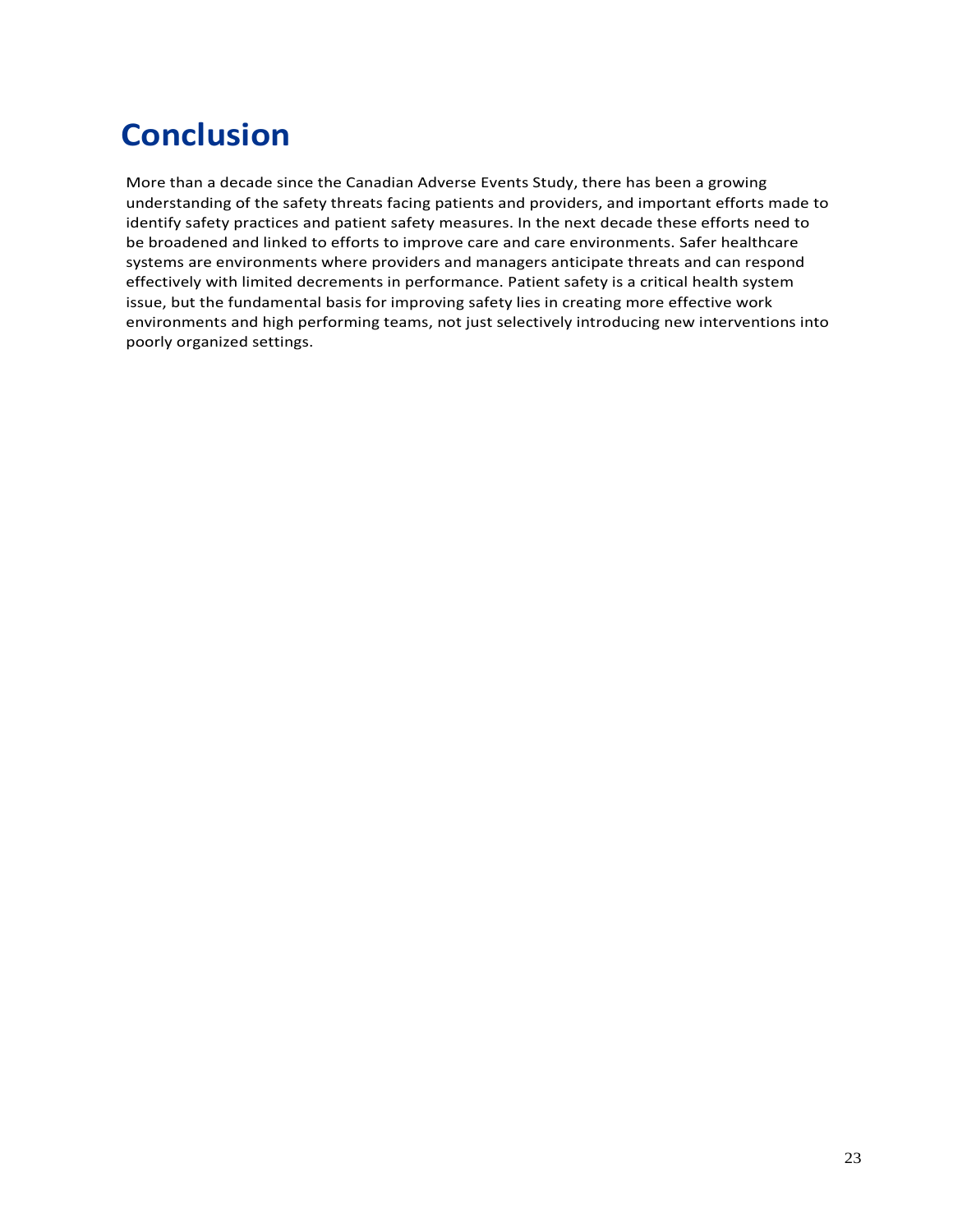### <span id="page-26-0"></span>**References**

Amalberti, R., C. Vincent, Y. Auroy and G. de Saint Maurice (2006). "Violations and migrations in health care: a framework for understanding and management." Quality and Safety in Health Care **15**(suppl 1): i66-i71.

Armenakis, A. A., S. G. Harris and K. W. Mossholder (1993). "Creating Readiness For Organizational-Change." Human Relations **46**(6): 681-703.

Baines, R. J., M. Langelaan, M. C. de Bruijne, H. Asscheman, P. Spreeuwenberg, L. van de Steeg, K. M. Siemerink, F. van Rosse, M. Broekens and C. Wagner (2013). "Changes in adverse event rates in hospitals over time: a longitudinal retrospective patient record review study." BMJ Quality& Safety **22**(4): 290-298.

Baker, D. P., R. Day and E. Salas (2006). "Teamwork as an essential component of high-reliability organizations." Health Services Research **41**(4): 1576-1598.

Baker, G. R., A. MacIntosh-Murray, C. Porcellato, L. Dionne, K. Stelmacovich and K. Born, Eds. (2008). High Performing Healthcare Systems: Delivering Quality by Design. Toronto, Ontario, Longwoods Publishing.

Baker, G. R., P. G. Norton, V. Flintoft, R. Blais, A. Brown, J. Cox, E. Etchells, W. A. Ghali, P. Hebert, S. R. Majumdar, M. O'Beirne, L. Palacios-Derflingher, R. J. Reid, S. Sheps and R. Tamblyn (2004). "The Canadian Adverse Events Study: the incidence of adverse events among hospital patients in Canada." CMAJ Canadian Medical Association Journal **170**(11): 1678-1686.

Baker, G. R., P. Norton and V. Flintoft (2006). "Knowledge Translation and Patient Safety: The Canadian Adverse Events Study." Healthcare Policy 1(3): 45-50.

Bevan, H. (2010). "How can we build skills to transform the healthcare system?" Journal of Research in Nursing.

Bosk, C. L., M. Dixon-Woods, C. A. Goeschel and P. J. Pronovost (2009). "Reality check for checklists." Lancet **374**(9688): 444-445.

Branch-Elliman, W., S. B. Wright, J. M. Gillis and M. D. Howell (2013). "Estimated nursing workload for the implementation of ventilator bundles." BMJ Quality & Safety **22**(4): 357-361.

Brodsky, D., M. Gupta, M. Quinn, J. Smallcomb, W. Mao, N. Koyama, V. May, K. Waldo, S. Young and D. M. Pursley (2013). "Building collaborative teams in neonatal intensive care." BMJ Quality & Safety **22**(5): 374-382.

Burnett, S., J. Benn, A. Pinto, A. Parand, S. Iskander and C. Vincent (2010). "Organisational readiness: exploring the preconditions for success in organisation-wide patient safety improvement programmes." Quality and Safety in HealthCare**19**(4):313-317.

Burnett, S., B. D. Franklin, K. Moorthy, M. W. Cooke and C. Vincent (2012). "How reliable are clinical systems in the UK NHS? A study of seven NHS organisations." BMJ Quality & Safety **21**(6): 466-472.

California Medical Association (1977). Report on the Medical Insurance Feasibility Study. San Francisco, Sutter Publications.

Canadian Patient Safety Institute. (2012). Prevent Ventilator Associated Pneumonia Getting Started Kit. Edmonton: CPSI. [http://www.patientsafetyinstitute.ca/en/toolsResources/Pages/VAP-resources-Getting-Started-Kit.aspx.](http://www.patientsafetyinstitute.ca/en/toolsResources/Pages/VAP-resources-Getting-Started-Kit.aspx)

Chassin, M. R. and J. M. Loeb (2013). "High-Reliability Health Care: Getting There from Here." Milbank Quarterly **91**(3): 459-490.

Clarke, J. R. (2006) "How a System for Reporting Medical Errors Can and Cannot Improve Patient Safety." The American Surgeon; Nov 2006; **72**(110: 1088-1091.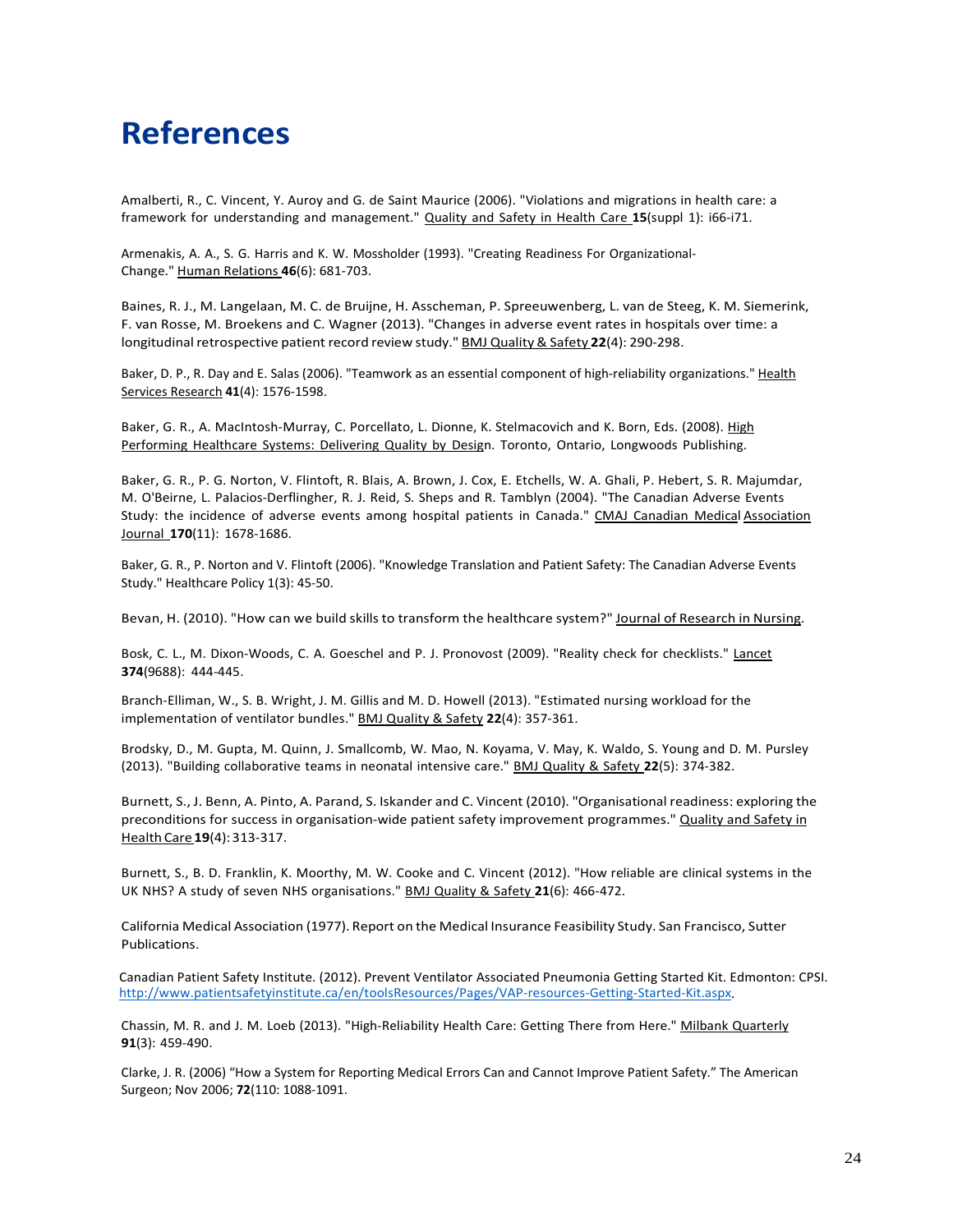Coleman, E. A., J. D. Smith, D. Raha and S. J. Min (2005). "Posthospital medication discrepancies - Prevalence and contributing factors." Archives of Internal Medicine **165**(16): 1842-1847.

Commission of Inquiry on Hormone Receptor Testing (Newfoundland and Labador) (2009). Report of the Commission of Inquiry on Hormone Receptor Testing. St. John's, Newfoundland, Office of the Queen's Printer, Department of Government Services.

Cornish, P. L., S. R. Knowles, R. Marchesano, V. Tam, S. Shadowitz, D. N. Juurlink and E. E. Etchells (2005). "Unintended medication discrepancies at the time of hospital admission." Archives of Internal Medicine **165**(4): 424- 429.

Costello, J. M., D. F. Morrow, D. A. Graham, G. Potter-Bynoe, T. J. Sandora and P. C. Laussen (2008). "Systematic Intervention to Reduce Central Line–Associated Bloodstream Infection Rates in a Pediatric Cardiac Intensive Care Unit."Pediatrics**121**(5):915-923.

Debono, D. S., D. Greenfield, J. F. Travaglia, J. C. Long, D. Black, J. Johnson and J. Braithwaite (2013). "Nurses' workarounds in acute healthcare settings: a scoping review." BMC Health Services Research **13**.

Dekker, S. (2014). The Field Guide to Understanding Human Error. Farnham, England: Ashgate Publishing.

Dixon-Woods, M., M. Leslie, C. Tarrant and J. Bion (2013). "Explaining Matching Michigan: an ethnographic study of a patient safety program." Implementation Science **8**.

Dixon-Woods, M., S. McNicol and G. Martin (2012). "Ten challenges in improving quality in healthcare: lessons from the Health Foundation's programme evaluations and relevant literature." BMJ Quality & Safety **21**(10): 876-884.

Eddy, D. (1990). "Screening for Cervical Cancer." Annals of Internal Medicine **113**(3): 214-226.

Edmondson, A. C. (2004). "Learning from failure in health care: frequent opportunities, pervasive barriers." Quality & Safety in Health Care **13**: 3-9.

Evans, S. M., J. G. Berry, B. J. Smith, A. Esterman, P. Selim, J. O'Shaughnessy and M. DeWit (2006). "Attitudes and barriers to incident reporting: a collaborative hospital study." Quality & Safety in Health Care **15**(1): 39-43.

Farley, D. O., A. Haviland, A. Haas, C. Pham, W. B. Munier and J. B. Battles (2012). "How event reporting by US hospitals has changed from 2005 to 2009." BMJ Quality & Safety **21**(1): 70-77.

Frank, J. R., L. Snell and J. Sherbino (2015). The Draft CanMEDS 2015 Physician Competency Framework – Series IV. Ottawa, ON, The Royal College of Physiicans and Surgeons of Canada.

Gagliardi, A. R., C. Majewski, J. C. Victor and G. R. Baker (2010). "Quality improvement capacity: a survey of hospital quality managers." Quality and Safety in Health Care **19**(1): 27-30.

Gleason, K. M., M. R. McDaniel, J. Feinglass, D. W. Baker, L. Lindquist, D. Liss and G. A. Noskin (2010). "Results of the Medications At Transitions and Clinical Handoffs (MATCH) Study: An Analysis of Medication Reconciliation Errors and Risk Factors at Hospital Admission." Journal of General Internal Medicine **25**(5): 441-447.

Guerin, K., J. Wagner, K. Rains and M. Bessesen (2010). "Reduction in central line-associated bloodstream infections by implementation of a postinsertion care bundle." American Journal of Infection Control **38**(6): 430- 433.

Hansen, L. O., R. S. Young, K. Hinami, A. Leung and M. V. Williams (2011). "Interventions to Reduce 30-Day Rehospitalization: A Systematic Review." Annals of Internal Medicine 155(8): 520-U594.

Hayes, C. W., P. B. Batalden and D. Goldmann (2015). "A 'work smarter, not harder' approach to improving healthcare quality." BMJ Quality & Safety 24(2): 100-102.

Haynes, A. B., T. G. Weiser, W. R. Berry, S. R. Lipsitz, A.-H. S. Breizat, E. P. Dellinger, G. Dziekan, T. Herbosa, P. L.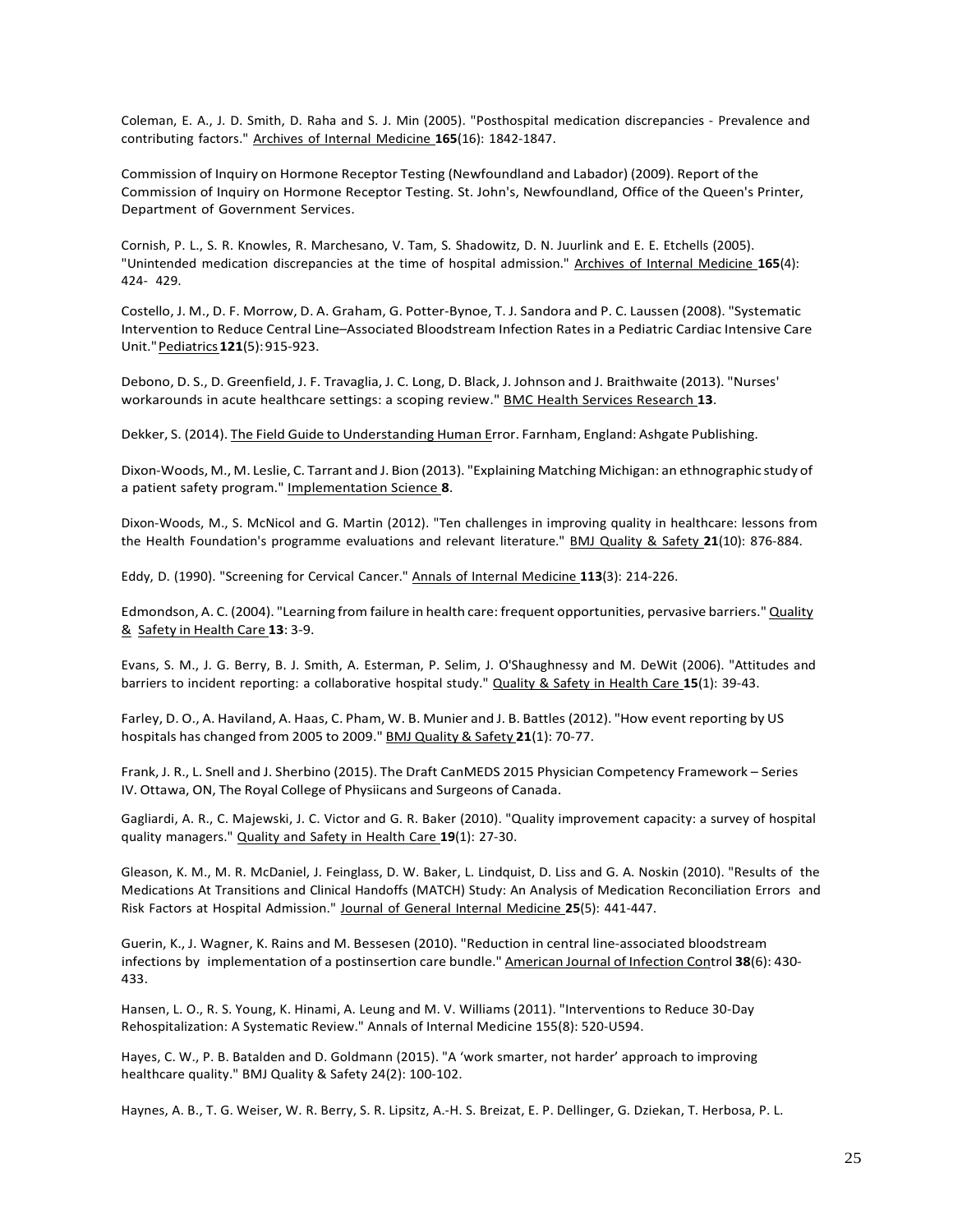Kibatala, M. C. M. Lapitan, A. F. Merry, R. K. Reznick, B. Taylor, A. Vats, A. A. Gawande and G. Safe Surg Saves Lives Study (2011). "Changes in safety attitude and relationship to decreased postoperative morbidity and mortality following implementation of a checklist-based surgical safety intervention." BMJ Quality & Safety **20**(1): 102-107. Health Quality Ontario (2015). Looking for Balance: Antipsychotic medication use in Ontario long term care homes. Toronto, ON, Queens Printer for Ontario.

Hewitt, T. A. and S. Chreim (2015). "Fix and forget or fix and report: a qualitative study of tensions at the front line of incident reporting." BMJ Quality & Safety.

James, B. and J. Lazar (2007). Chapter 7: Sustaining and Extending Clinical Improvements: A Health System's Use of Clinical Programs to Build Quality Infrastructure. Practice-Based Learning and Improvement: A Clinical Improvement Action Guide. E. C. Nelson, P. Batalden and J. Lazar. Oakbrook Terrace, IL, Joint Commission Resources**:** 95-108.

Jones, B. and T. Woodhead (2015). Building the foundations for improvement: How five UK trusts built quality improvement capability at scale within their organizations. London, England, The Health Foundation**:** Pp. 38.

Kaminski, G. M., P. J. Schoettker, E. A. Alessandrini, C. Luzader and U. Kotagal (2014). "A Comprehensive Model to Build Improvement Capability in a Pediatric Academic Medical Center." Academic Pediatrics **14**(1): 29-39.

Kirch, D. G., R. K. Grigsby, W. W. Zolko, J. Moskowitz, D. S. Hefner, W. W. Souba, J. M. Carubia and S. D. Baron (2005). "Reinventing the academic health center." Academic Medicine **80**(11): 980-989.

Kohn, L. T., J. M. Corrigan and M. S. Donaldson, Eds. (1999). To Err is Human: Building a Safer Health System. Washington, DC, National Academy Press.

Kotter, J. P. (1996). Leading Change. Boston, MA, Harvard Business School Publishing.

Kwan, J. L., L. Lo, M. Sampson and K. G. Shojania (2013). "Medication Reconciliation During Transitions of Care as a Patient Safety Strategy: A Systematic Review." Annals of Internal Medicine **158**(5\_Part\_2): 397-403.

Landrigan, C. P., G. J. Parry, C. B. Bones, A. D. Hackbarth, D. A. Goldmann and P. J. Sharek (2010). "Temporal Trends in Rates of Patient Harm Resulting from Medical Care." New England Journal of Medicine **363**(22): 2124- 2134.

Langley, G. J., R. D. Moen, K. M. Nolan, T. W. Nolan, C. L. Norman and L. P. Provost (2009). The Improvement Guide, 2nd Edition. San Francisco, CA, Jossey-Bass.

Lawton, R. and D. Parker (2002). "Barriers to incident reporting in a healthcare system." Quality & Safety in Health Care **11**(1): 15-18.

Leape, L., D. Berwick, C. Clancy, J. Conway, P. Gluck, J. Guest, D. Lawrence, J. Morath, D. O'Leary, P. O'Neill, D. Pinakiewicz and T. Isaac (2009). "Transforming healthcare: a safety imperative." Quality and Safety in Health Care **18**(6): 424-428.

Lehnbom, E. C., M. J. Stewart, E. Manias and J. I. Westbrook (2014). "Impact of Medication Reconciliation and Review on Clinical Outcomes." Annals of Pharmacotherapy **48**(10): 1298-1312.

Merton, R. K. (1968). "The Matthew Effect in Science." Science **159**(3810): 56-

Neily, J., P. D. Mills, P. Lee, B. Carney, P. West, K. Percarpio, L. Mazzia, D. E. Paull and J. P. Bagian (2010). "Medical team training and coaching in the veterans health administration; assessment and impact on the first 32 facilities in the programme."Quality& Safety in Health Care **19**(4): 360-364.

Parand, A., S. Burnett, J. Benn, S. Iskander, A. Pinto and C. Vincent (2010). "Medical engagement in organisationwide safety and quality-improvement programmes: experience in the UK Safer Patients Initiative." Quality and Safety in Health Care.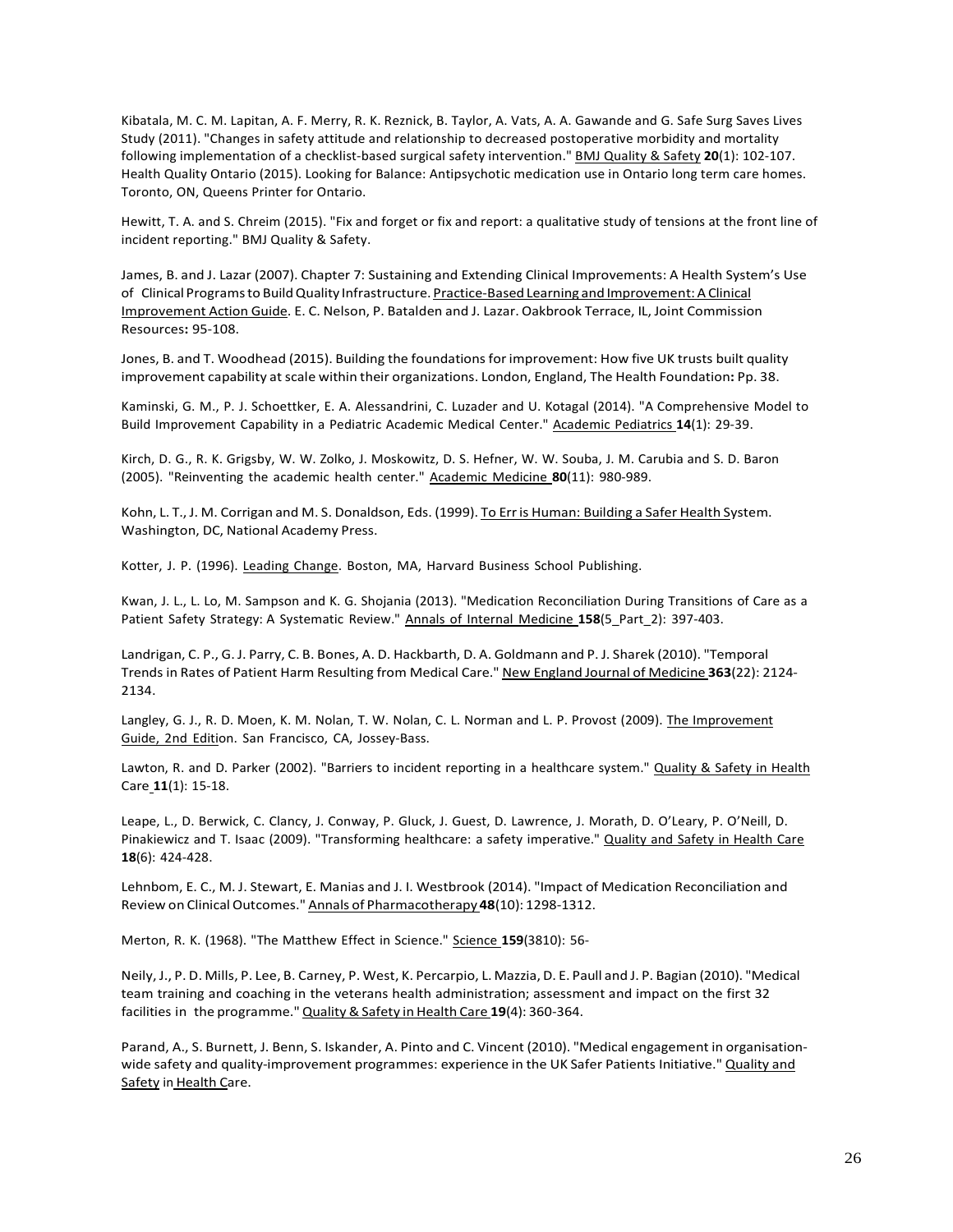Pronovost, P., C. G. Holzmueller, D. M. Needham, J. B. Sexton, M. Miller, S. Berenholtz, A. W. Wu, T. M. Perl, R. Davis, D. Baker, L. Winner and L. Morlock (2006). "How will we know patients are safer? An organization-wide approach to measuring and improving safety." Critical Care Medicine **34**(7): 1988-1995.

Pronovost, P. J., S. M. Berenholtz and D. M. Needham (2007). "A framework for health care organizations to develop and evaluate a safety scorecard." JAMA-Journal of the American Medical Association **298**(17): 2063- 2065.

Pronovost, P. J., M. R. Miller and R. M. Wachter (2006). "Tracking progress in patient safety - An elusive target." JAMA-Journal of the American Medical Association **296**(6): 696-699.

Pronovost, P. J., T. Nolan, S. Zeger, M. Miller and H. Rubin (2004). "How can clinicians measure safety and quality in acute care?" Lancet 363(9414): 1061-1067.

Rasmussen, J. (1990). "Human error and the problem of causality in analysis of accidents." Philos Trans R Soc Lond B Biol Sci 327(1241): 449-460; discussion 460-442.

Reason, J. (1990). Human Error. New York, NY, Cambridge University Press.

Russ, S., S. Rout, N. Sevdalis, K. Moorthy, A. Darzi and C. Vincent (2013). "Do Safety Checklists Improve Teamwork and Communication in the Operating Room? A Systematic Review." Annals of Surgery 258(6): 856-871. Salas, E. and M. A. Rosen (2013). "SPECIAL ISSUE ON TEAMWORK Building high reliability teams: progress and some reflections on teamwork training." BMJ Quality & Safety 22(5): 369-373.

Schmutz, J. and T. Manser (2013). "Do team processes really have an effect on clinical performance? A systematic literature review." British Journal of Anaesthesia 110(4): 529-544.

Shojania, K. G. (2008). "The frustrating case of incident-reporting systems." Quality and Safety in Health Care 17(6): 400-402.

Sutcliffe, W. (2006). Managing the unexpected: Assuring high performance in an age of complexity, John Wiley & Sons.

Swensen, S. J., M. Pugh, C. McMullen and A. Kabcenell (2013). High-Impact Leadership: Improve Care, Improve the Health of Populations, and Reduce Costs. IHI White Paper. Cambridge, MA, Institute for Healthcare Improvement.

Taitz, J. M., T. H. Lee and T. D. Sequist (2012). "A framework for engaging physicians in quality and safety." BMJ Quality & Safety 21(9): 722-728.

Tam, V. C., S. R. Knowles, P. L. Cornish, N. Fine, R. Marchesano and E. E. Etchells (2005). "Frequency, type and clinical importance of medication history errors at admission to hospital: a systematic review." Canadian Medical Association Journal 173(5): 510-515.

Tucker, A. L., A. C. Edmondson and S. Spear (2002). "When problem solving prevents organizational learning." Journal of Organizational Change Management 15(2): 122-137.

Urbach, D. R., A. Govindarajan, R. Saskin, A. S. Wilton and N. N. Baxter (2014). "Introduction of Surgical Safety Checklists in Ontario, Canada." New England Journal of Medicine 370(11): 1029-1038.

Vincent, C. (2010). Patient Safety, 2nd Edition. Oxford, Wiley-Blackwell.

Vincent, C., S. Burnett and J. Carthey (2014). "Safety measurement and monitoring in healthcare: a framework to guide clinical teams and healthcare organisations in maintaining safety." BMJ Quality & Safety 23(8): 670-677.

Waring, J. J. (2005). "Beyond blame: cultural barriers to medical incident reporting." Social Science & Medicine **60**(9): 1927-1935.

Weaver, S. J., S. M. Dy and M. A. Rosen (2014). "Team-training in healthcare: a narrative synthesis of the literature." BMJ Quality & Safety **23**(5): 359-372.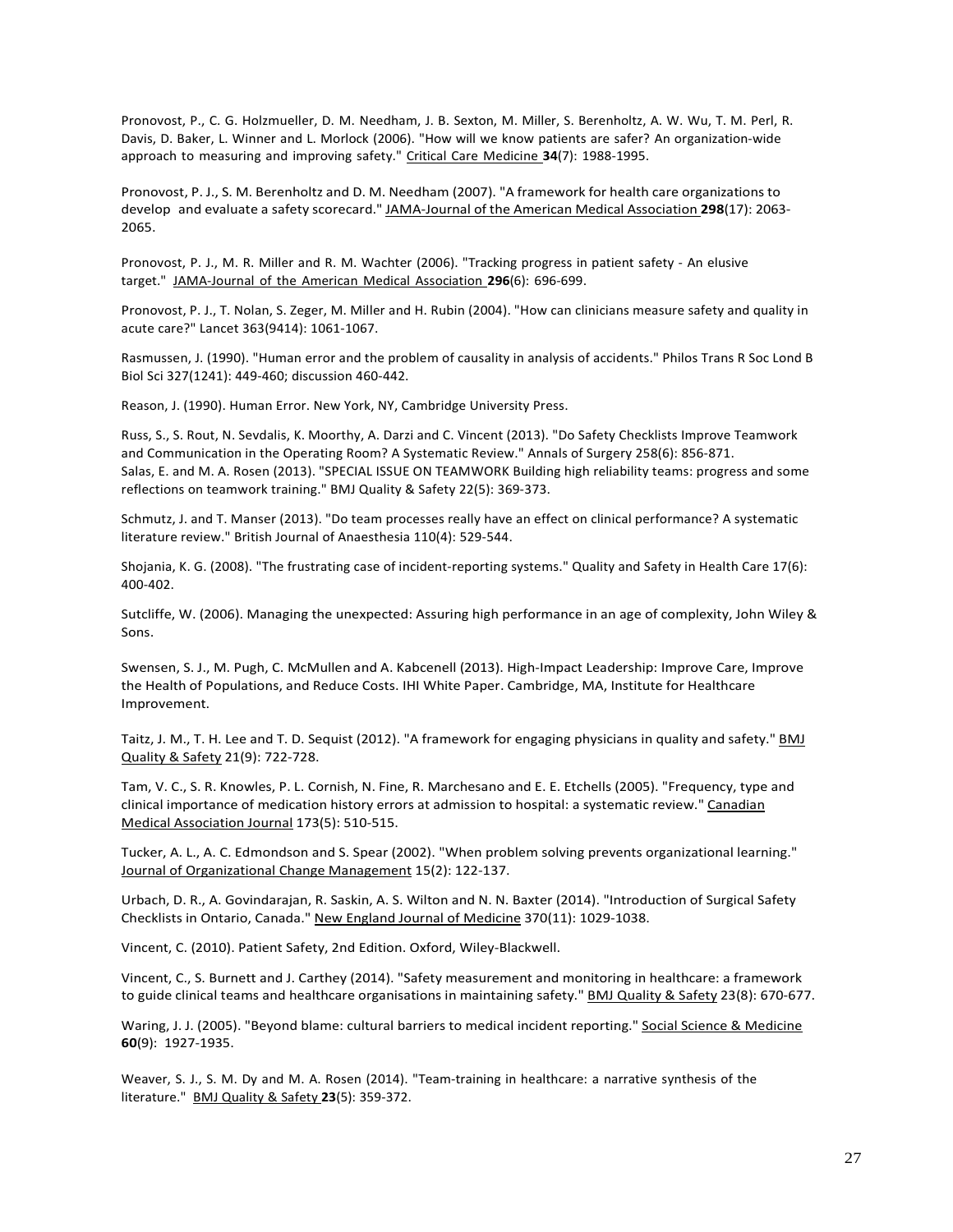Weaver, S. J., R. Lyons, D. DiazGranados, M. A. Rosen, E. Salas, J. Oglesby, J. S. Augenstein, D. J. Birnbach, D. Robinson and H. B. King (2010). "The Anatomy of Health Care Team Training and the State of Practice: A Critical Review." Academic Medicine **85**(11): 1746-1760.

Weaver, S. J., M. A. Rosen, E. Salas, K. D. Baum and H. B. King (2010). "Integrating the Science of Team Training: Guidelines for Continuing Education." Journal of Continuing Education in the Health Professions **30**(4): 208-220.

Weiner, B. J., H. Amick and S.-Y. D. Lee (2008). "Conceptualization and measurement of organizational readiness for change - A review of the literature in health services research and other fields." Medical Care Research and Review **65**(4): 379-436.

Woodhead, T., P. Lachman, J. Mountford, L. Botwinick, C. Peden and K. Stewart (2014). "From harm to hope and purposeful action: what could we do after Francis?" BMJ Quality & Safety **23**(8): 619-623.

Xiao, Y., & Moss, J. (2001). Practices Of High Reliability Teams: Observations In Trauma Resuscitation. *Proceedings of the Human Factors and Ergonomics Society Annual Meeting, 1*, 395-399.